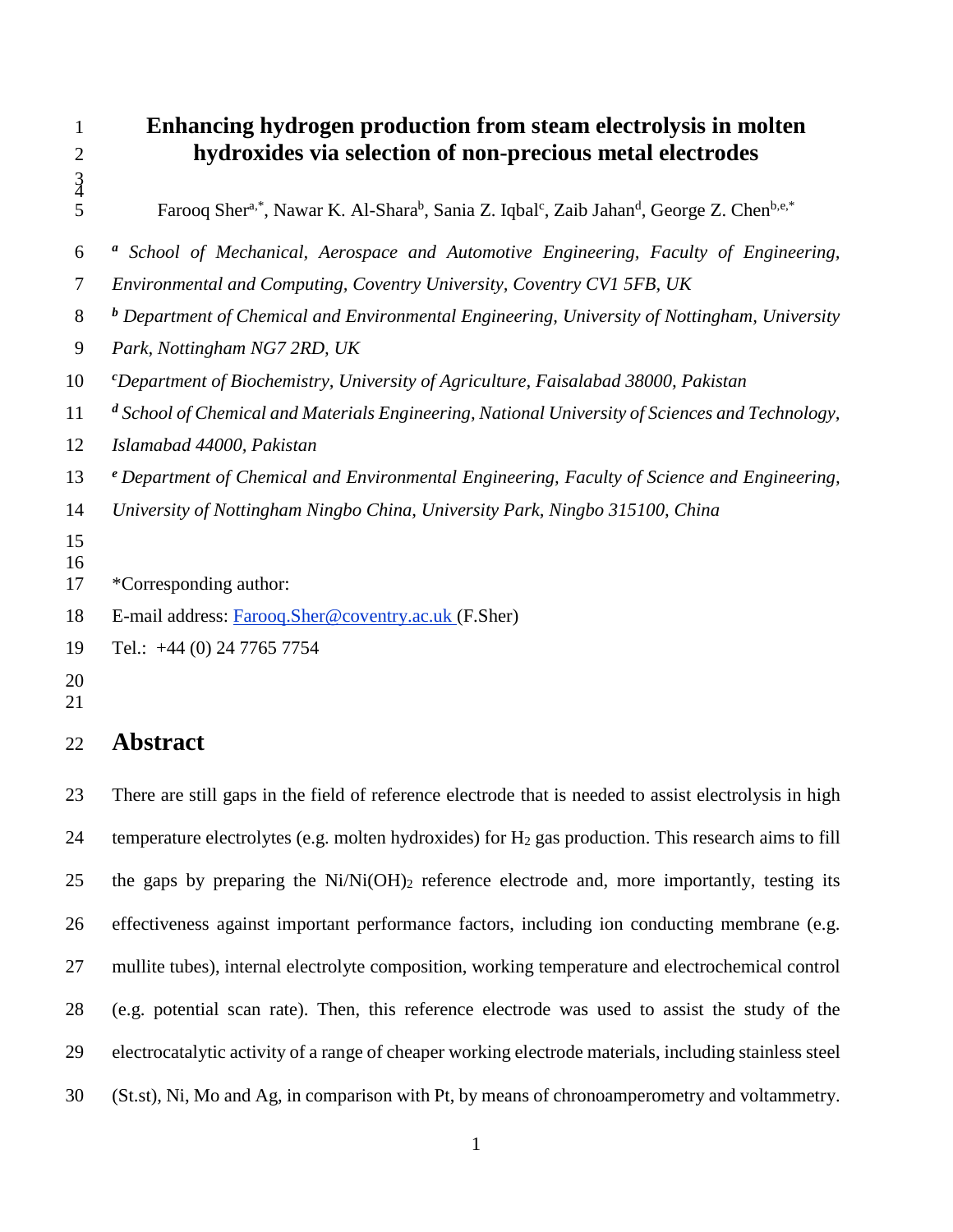The effect of introducing steam into the electrolyte (eutectic mixture of NaOH and KOH) on the electrocatalytic activity of each of these working electrodes was also studied. It was observed that 33 the potential of hydrogen evolution on different working electrodes followed an order of  $Pt > Ni$  > St.st > Ag > Mo (positive to negative). The performance of each working electrode was confirmed through chronoamperometry for hydrogen evolution at a constant potential of -0.7 V. It was also found in cyclic voltammetry and confirmed by chronoamperometry that the introduction of steam was apparent in increasing the current density at the cathodic limit for hydrogen evolution. It is hoped that this study will help develop non-precious metal electrodes for the production of the hydrogen fuel. In future, there will be a potential in the threshold concentration of steam for H<sup>2</sup> gas production.

 **Keywords:** Renewable energy, Hydrogen production; Electrocatalytic activity; Water splitting; Reference electrode, Fuel cells and Chronoamperometry.

## **1 Introduction**

 An important pollution free fuel that can meet future needs and can also lessen the problems 47 instigated by the consumption of conventional fuels is hydrogen  $(H_2)$ . As a highly efficient fuel, H<sub>2</sub> can be used for power generation, transportation and heating, and has the potential to substitute, at least partly, existing fuels. It is well documented and highlighted more recently that the 50 commonly used process for  $H_2$  production from water, as a renewable and clean source [1], is 51 electrolysis which splits water into its core ingredients;  $H_2$  and oxygen  $(O_2)$  [2, 3]. Splitting of water, or more accurately steam in high temperature molten hydroxides, by means of electrolysis has great importance and advantages.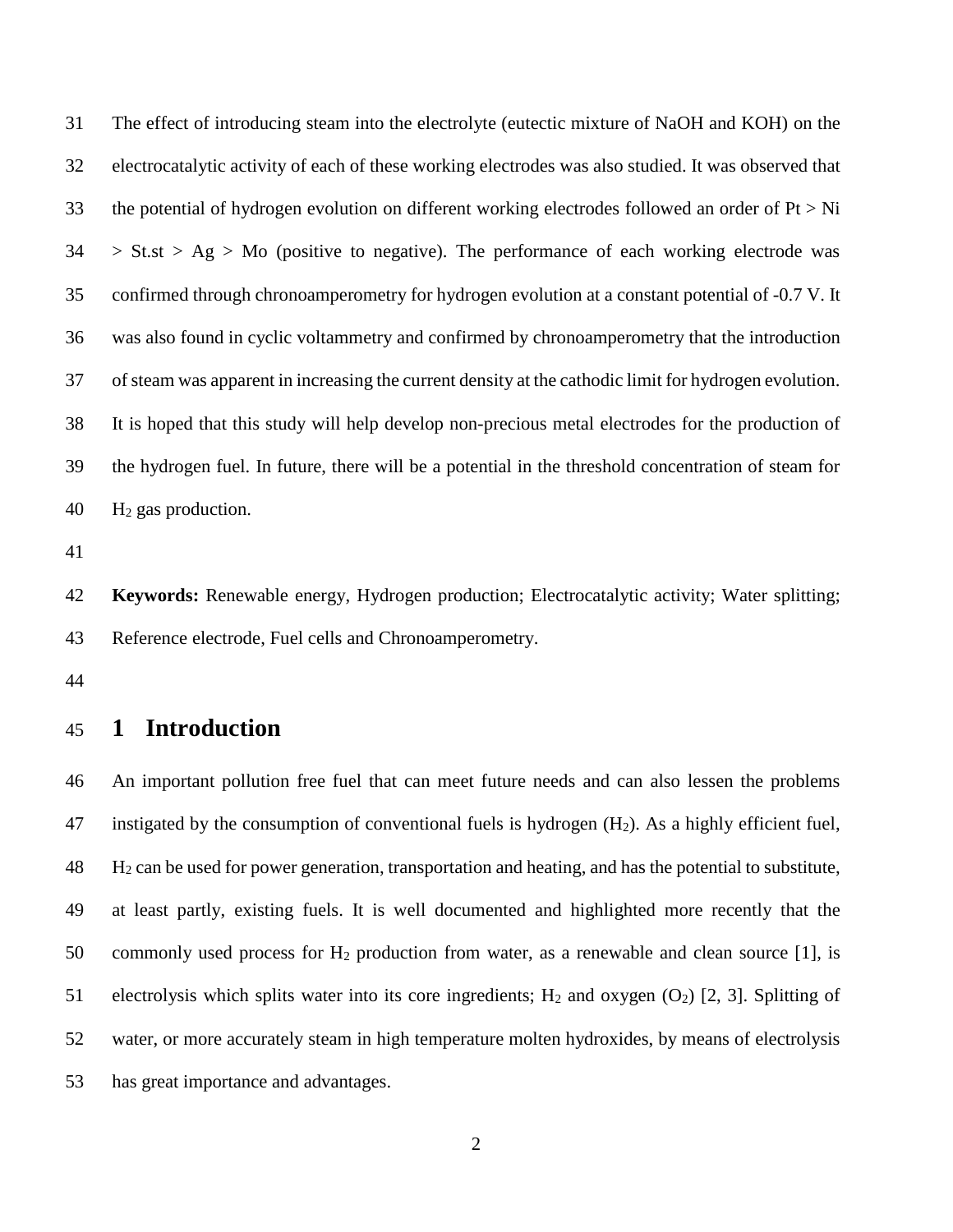The main advantage is that in the electrolysis, heat is used as a source of energy and heat is cheaper than electricity in terms of sources and conversion (production). The conductivity of a hydroxide electrolyte at high temperatures is very good and increases with increasing temperature. The hydroxide electrolyte at high temperatures is specific to reduce the loss of energy due to the overpotential of an electrode through acceleration of the reaction kinetics [4]. All these contribute to increasing the net energy efficiency of the process. Molten hydroxides could themselves play the role of a catalyst during the reaction and thus in this technology, there is no need for precious metals as a catalyst [5]. On increasing the temperature, the decomposition voltage of a compound is usually reduced, and this phenomenon is well observed in the case of water electrolysis. In the case of a thermally insulated electrolysis cell, energy consumption is constantly minimised [6]. This can be considered for long term electrolysis. Another advantage of electrolysis at high temperatures is that the current flowing continuously through the molten electrolyte contributes to additional internal heating that is needed to compensate any heat loss that is inevitable, even in a thermally well-insulated cell.

 Suitable ion conducting membrane materials are required for the better fabrication of a reference electrode. Therefore, the selection of good ion conducting materials in this field is very important especially in the case of high temperature electrolytes. The redox couple, Ag/AgCl, is commonly used in reference electrodes coupled with different ion conducting membrane materials, such as quartz, Pyrex, porcelain, and mullite [7, 8]. The Ag/AgCl couple contained in silica tube covered with graphite, or enclosed in alumina membrane [9] have also been stated as choices for high temperature molten salts. Selection of membrane materials is important for the fabrication of an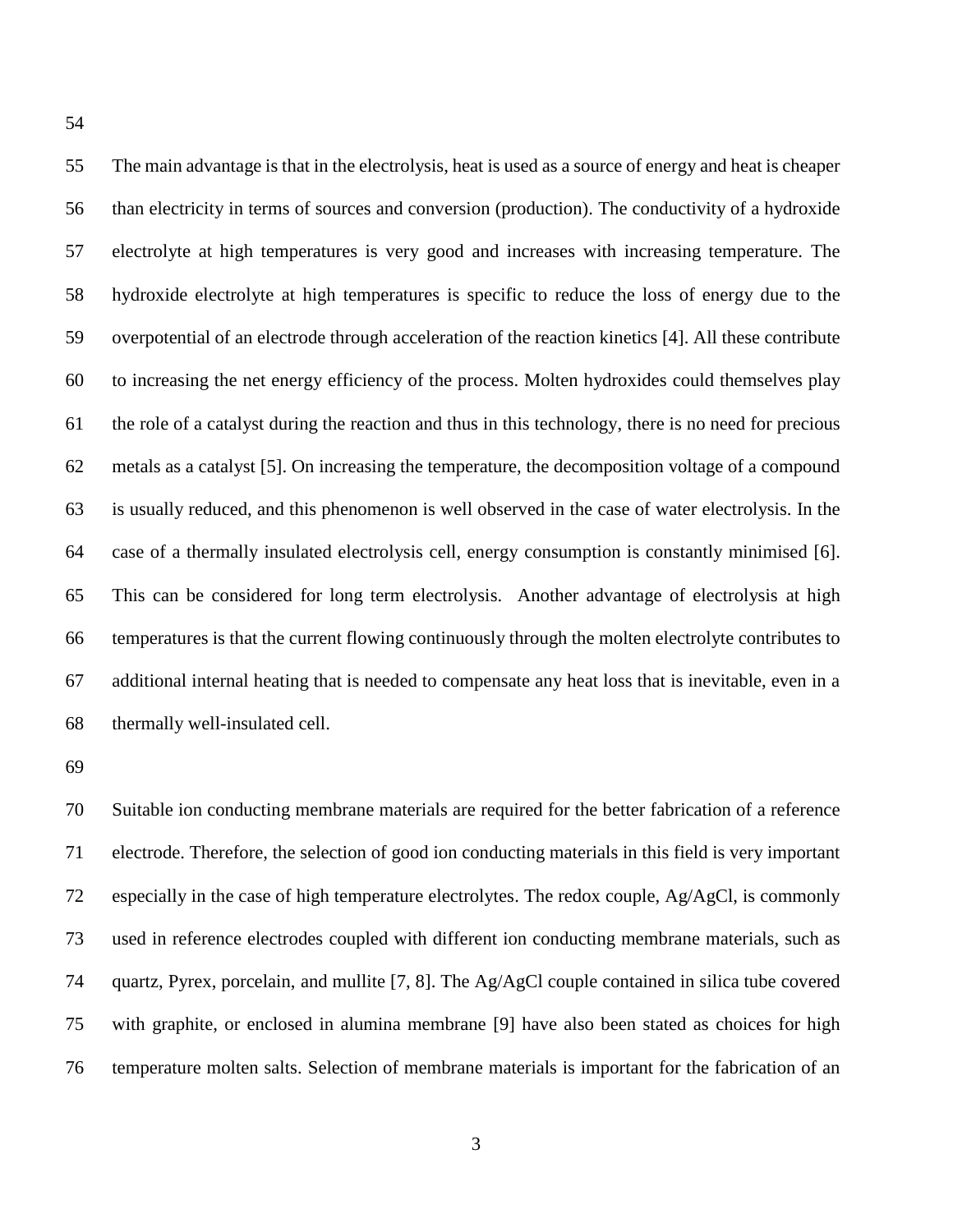electrode in molten hydroxides. Thus, those ionic membranes with good chemical stability, reusability and reproducibility are important [10-12].

 Several studies have previously investigated the use of different working electrodes such as nickel (Ni) [13, 14], platinum (Pt) [15], sliver (Ag) [16] , molybdenum (Mo) [17] or stainless steel (St.st) [18]. These working electrodes have the ability to conduct an adequate catalytic activity for splitting water in hydroxide electrolyte; resulting in the enhancement of reaction kinetics and a 84 subsequent upturn in the production of  $H_2$  gas. These metals were either investigated in a molten hydroxide or in an aqueous solution of hydroxide at low temperatures. These studies under different operating conditions used hydroxide and a different type of reference electrode to control the working electrode. For instance, Miles et al. [13] studied the electrochemistry of molten NaOH-88 KOH salt at 280 °C using platinum, nickel and silver as working electrodes against the reference 89 electrode of  $\text{Ag}^{+}/\text{Ag}$ .

 The study of Ge et al. [15] involved cyclic voltammetry on a Pt or Ni wire, or a NiO pellet as the 92 working electrode in fused NaOH at 550 °C. A Ni rod was selected as the pseudo reference electrode for the analysis of NiO reduction mechanism into the melt. Zabinski et al. [19] employed 94 a Co-Mo-C alloy to augment the cathodic potential for electrolytic evolution of  $H_2$  in a solution of 95 8 M NaOH at 90 °C. This was also carried out to inhibit the dissolution of Mo during open circuit dipping in the solution. Another investigation [20] coated the St.st electrode with a Ni-Mo-Fe film 97 to enhance the catalytic activity for  $H_2$  evolution in the dilute basic solution. When Ni, Co and NiCo were used as coatings to support a carbon felt electrode, this also resulted in enhanced 99 catalytic activity for the  $H_2$  evolution reaction (HER) [21].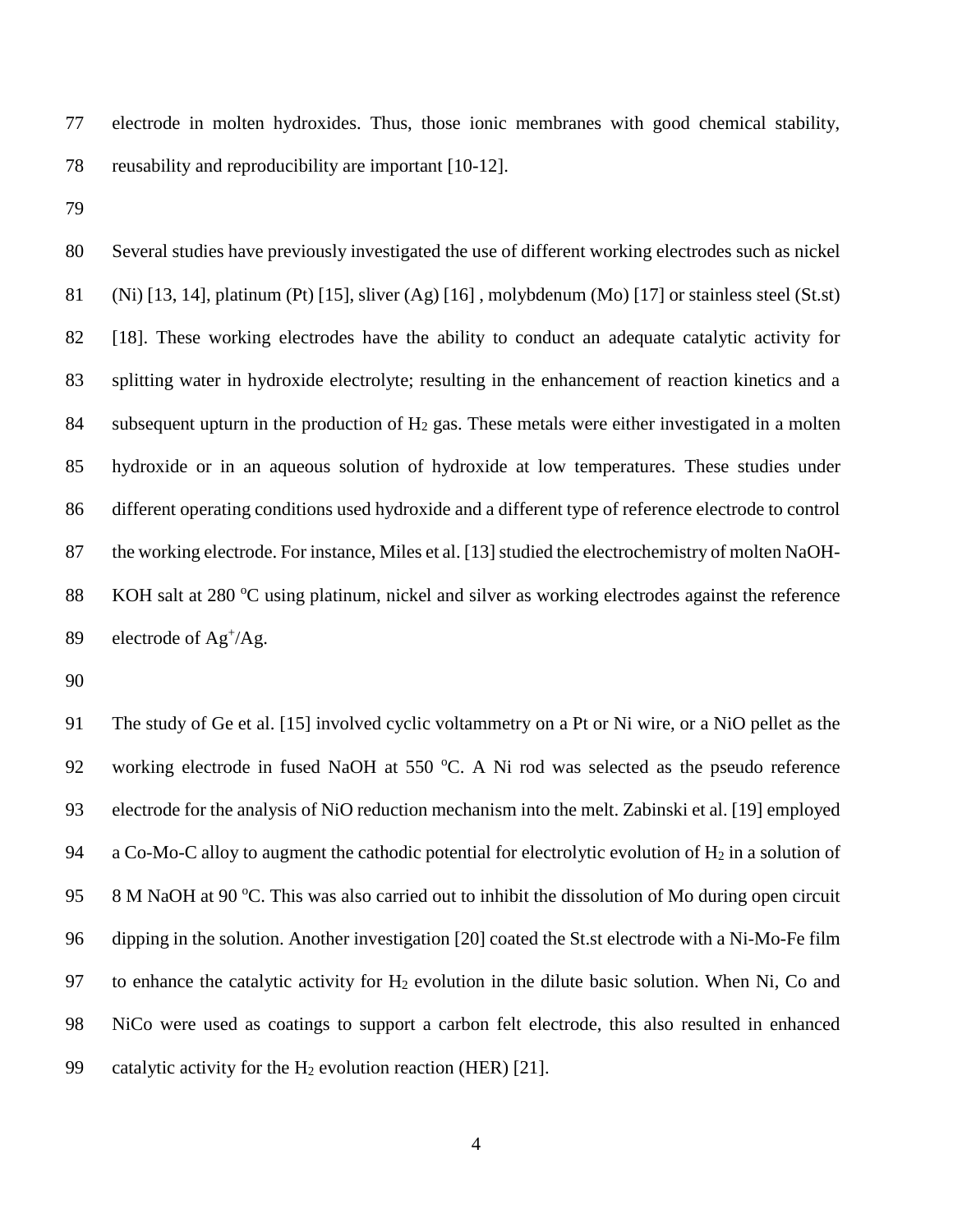101 This study is carried out to fabricate and test the Ni/Ni(OH)<sub>2</sub> reference electrode with an ion conducting mullite membrane. The reasons behind choosing Ni for the reference electrode fabrication were its range of chemical, physical , electrocatalytic, structural and corrosion resistant properties [22, 23]. Also, the electrocatalytic activity of a range of cheap working electrodes was comprehensively studied against this novel reference electrode. Then, the potentials of these cheap working electrodes for hydrogen gas production via splitting water were assessed in the presence 107 of the eutectic mixture of NaOH-KOH (49:51, mol%) at 300 °C. The effect of steam at the electrocatalytic activity of these working electrodes has also been studied. Chronoamperometry and cyclic voltammetry were used to investigate the electrocatalytic activity of the working electrodes in this study.

## **2 Materials and methods**

#### **2.1 The Ni/Ni(OH)<sup>2</sup> reference electrode**

 The Ni/Ni(OH)<sup>2</sup> reference electrode was fabricated with a mullite tube (Multi-Lab Ltd) as the ionic 115 membrane. The mullite tube consisted of  $Al_2O_3$  and  $SiO_2$  (36:62, mol%) with the diameter, length and thickness being 5 mm, 500 mm and 1 mm, respectively. The tube had 0.02 vol% of water 117 absorption aptitude with 2.7 g cm<sup>-3</sup> of bulk density. The internal electrolyte was prepared by mixing 1.0 mol% Ni(OH)<sup>2</sup> (Arcos Organics) with the eutectic mixture of NaOH and KOH (49:51, mol%). Then this mixture was implanted into the conducting ionic mullite tube. This synthesised mixture 120 was used internally as an electrolyte. The solubility of the  $Ni(OH)_2$  in the internal electrolyte of a reference electrode is of great importance. It was described by researchers in past that the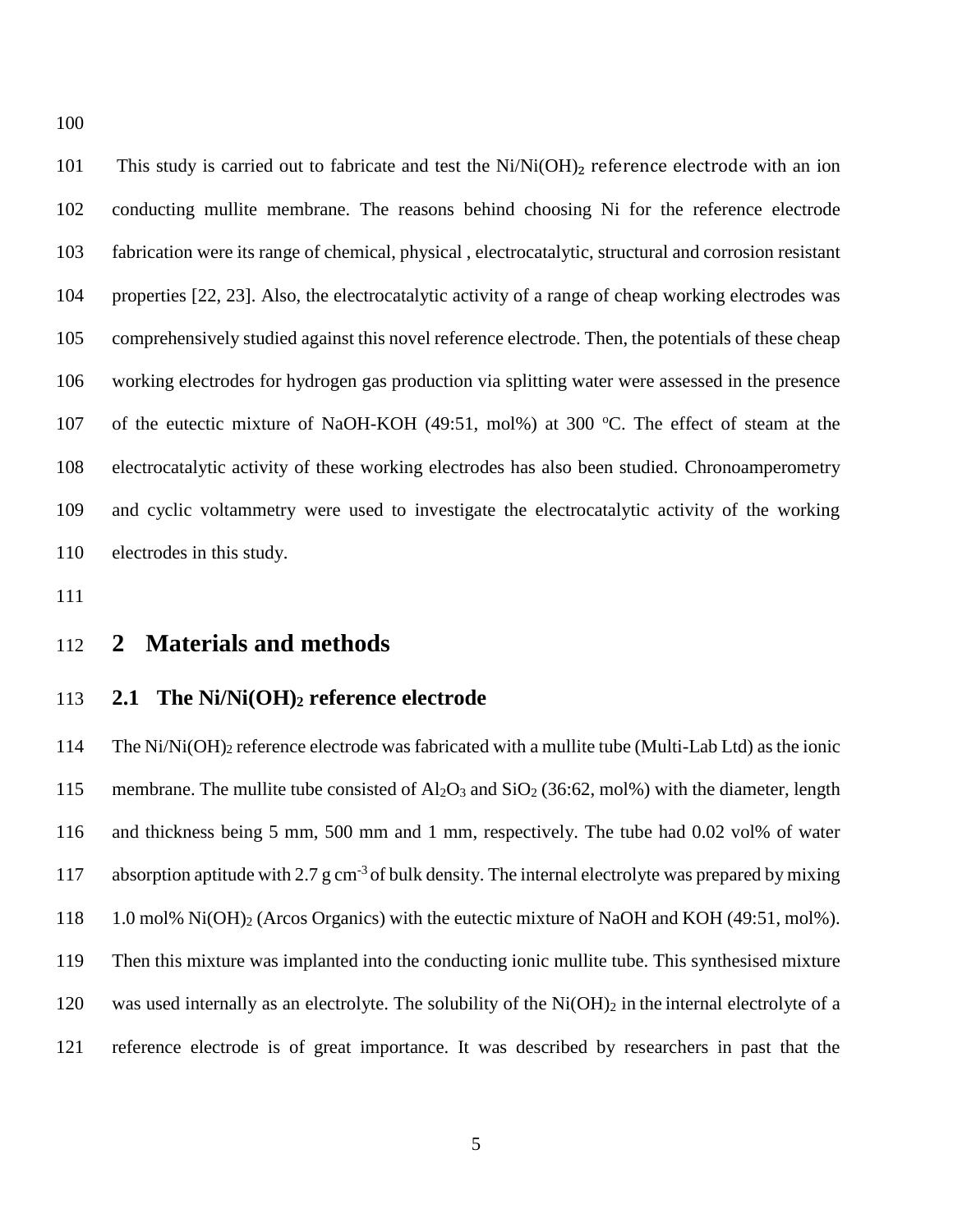122 dissolution of the  $Ni(OH)_2$  in basic solution was not significant at room temperature, this trend was observed to be opposite in case of acidic solution [24].

125 On the other hand, Ni(OH)<sub>2</sub> has a solubility product of  $6.5 \times 10^{-18}$ , and this value was unaffected when noticed from the reaction of Ni(OH)<sup>2</sup> with either acid or base. Therefore, a minute amount of 1.0 mol% of Ni(OH)2 was applied in the internal electrolyte. This composition was previously 128 reported for a high H<sub>2</sub> evolution rate [25]. The hydroxide mixture (1.16 g) was placed inside the mullite tube which was positioned inside the retort, but it was quickly filled with the mixture of the salts of hydroxides when the tube outside the crucible, to avoid any absorption of moisture contents from the open air. The internal and external composition of the eutectic hydroxides should 132 be the same. The temperature was then raised up to 300  $\degree$ C to thoroughly melt the mixtures of hydroxide salts in the mullite tube membrane. The tube was filled up to the length of 12 cm. After that a Ni wire with 0.5 mm diameter and 99.98% pure temper annealed was introduced inside the tube.

 The Ni wire was enclosed inside the mullite tube the left this for overnight to accomplish the 138 melting of the salts mixture at 300 °C. Next to this, the furnace was cooled to the required temperature to solidify the molten melts mixture in the tube and sealed it. Alumina crucible with 280 mL volume and 120 mm height (Almath Crucibles Ltd) was used for the performance evaluation of the Ni reference electrode. Argon atmosphere was applied for these test by using an electrochemical analyser of Iviumn Stat multi-channel. For all these experiments 250 g of the 143 molten hydroxides was left in the presence of 40  $cm<sup>3</sup>min<sup>-1</sup>$  of argon gas for 24 h and 300 °C temperature before use. The experimental setup for the designed electrodes is presented in [Fig. 1](#page-27-0)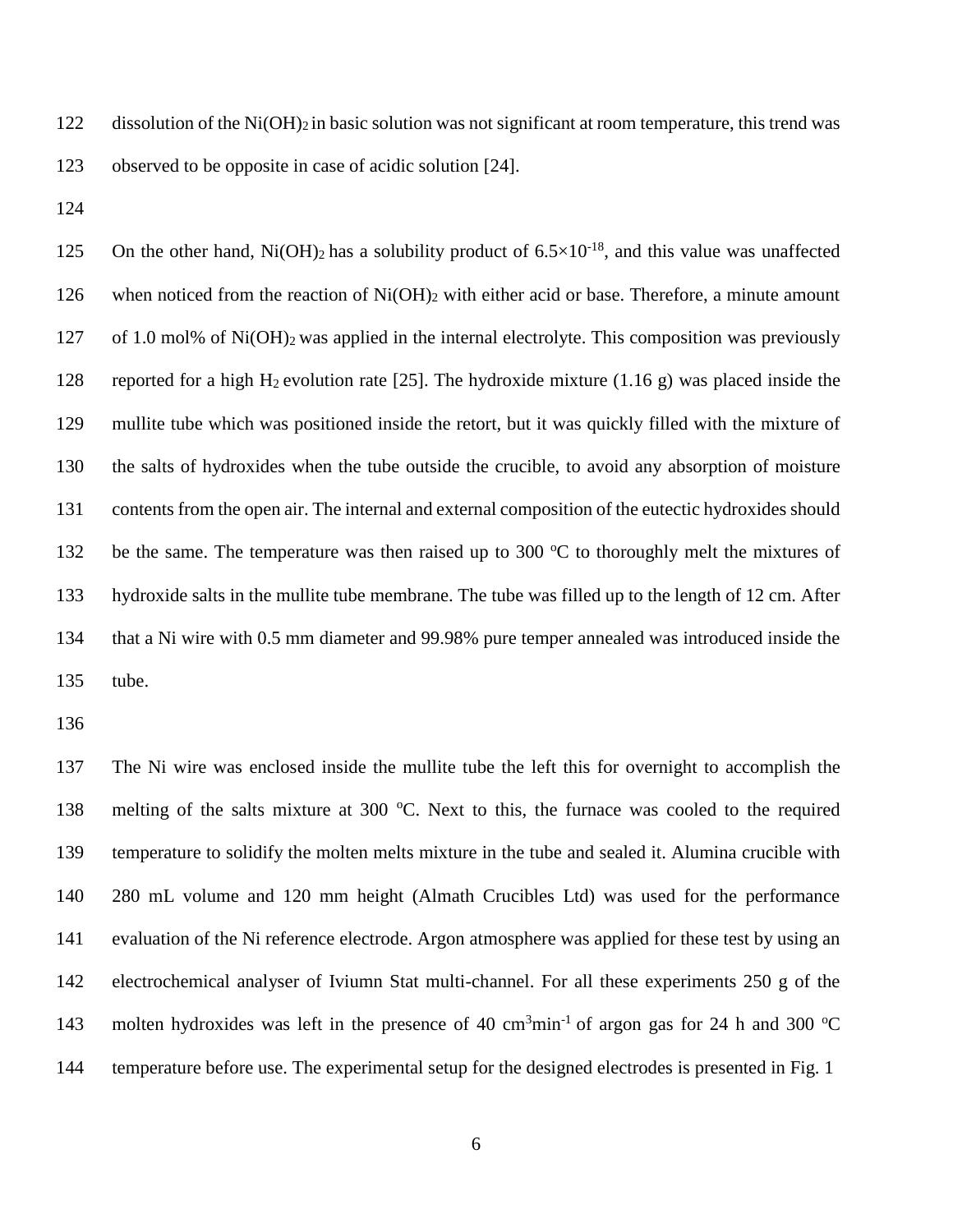#### **2.2 Specifications of working electrodes**

 The counter electrode used in this study was prepared of stainless steel rod of 304 Grade, along with the diameter of 5 mm (Unicorn Metals). Five different types of working electrodes were used including Ni, Pt, Ag, Mo, and St.st. The dimensions and properties of these working electrodes are as follows. The 99.98% pure Temper Annealed Ni working electrode was used with a 0.5 mm diameter. The Pt working electrode was 99.95% pure Temper Annealed this was also about 0.5 mm diameter. The third used working electrode was Ag with 99.99% pure Temper Annealed and 1.0 mm in diameter. The Mo working electrode was of 1.0 mm diameter and 99.95% pure Temper Annealed. The last working electrode was St.st with 0.25 mm diameter and 99.99% pure Temper Annealed. All these working electrodes were obtained from Advent Research Material.

 The performance of the working electrodes was carried out in a cylindrical alumina crucible using the same protocol as conducted for the reference electrode. Though, it was not easy in practice to attain the exact requisite temperature because the electrolyte temperature is dependant on furnace temperature. So the temperature variation can be controlled by the furnace temperature. The 161 furnace controller of temperature had an accuracy of  $\pm 1$  °C. In addition to the furnace temperature electrolyte temperature was also affected by some other factors. Including the furnace insulation effectiveness and the ambient temperature.

#### **2.3 Electrochemical investigation**

 The electrochemical methods used in this investigation were cyclic voltammetry and chronoamperometry. These techniques were used to study the behaviour of the working electrodes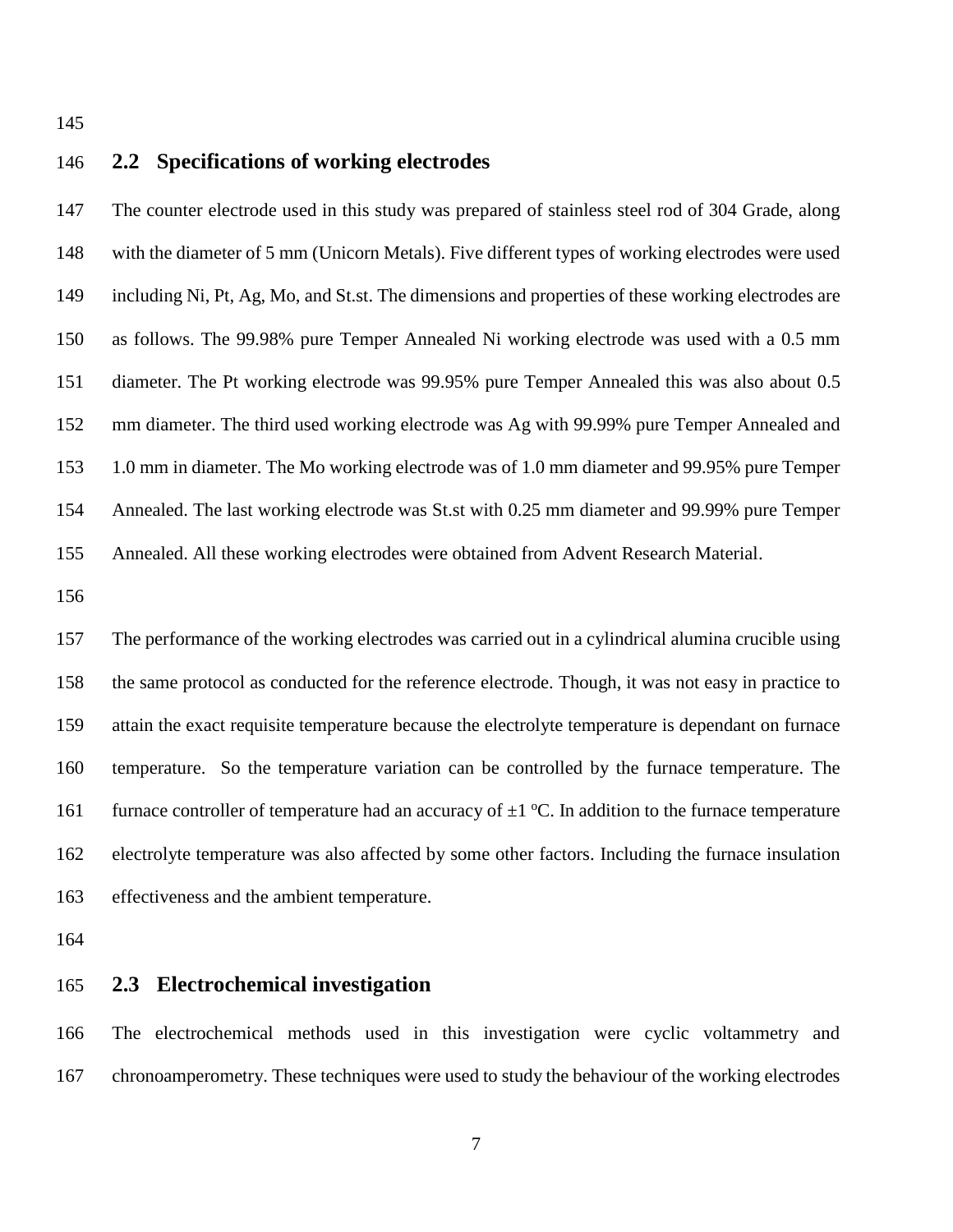in the molten salts at variable working conditions [26]. The measurements were made between one of the working electrodes (e.g. Ni, Pt, Ag, Mo, St.st) and the designed reference electrode of Ni. 170 The depth of immersion for the working electrodes was  $\sim$ 14 mm inside the electrolyte. Cyclic voltammetry (CV) measurements were noted from negative circuit potential to a positive one. These type of analyses are very important that have already been used in different studies [27, 28]. CV investigations were also conducted at different temperatures and in the presence of steam 174 inside molten salts. Introduction of the steam at 7.28 cm<sup>3</sup> min<sup>-1</sup> flow rate was fixed, mixing with 175 argon gas that itself flows at  $40 \text{ cm}^3 \text{ min}^{-1}$ .

 The mixture of argon and steam was effervesced inside the molten salts. CV plots are plotted as current density versus potential. [Table 1](#page-25-0) shows the working electrodes used in this study, their diameters and calculated surface area respectively. The information regarding the different operating temperatures included as supplementary material. The surface area of the working electrodes can be calculated using Eq. (1).

183 
$$
A = \pi \times D \times h + \frac{1}{4} \times \pi \times D^2
$$
 (1)

185 where A: the surface area of the immersion part inside the melt  $(cm^2)$ ,  $\pi$ : mathematical constant (3.141), D: diameter of the working electrode (cm), and h: the immersion depth of the wire inside 187 the electrolyte (cm).

## **3 Results and discussion**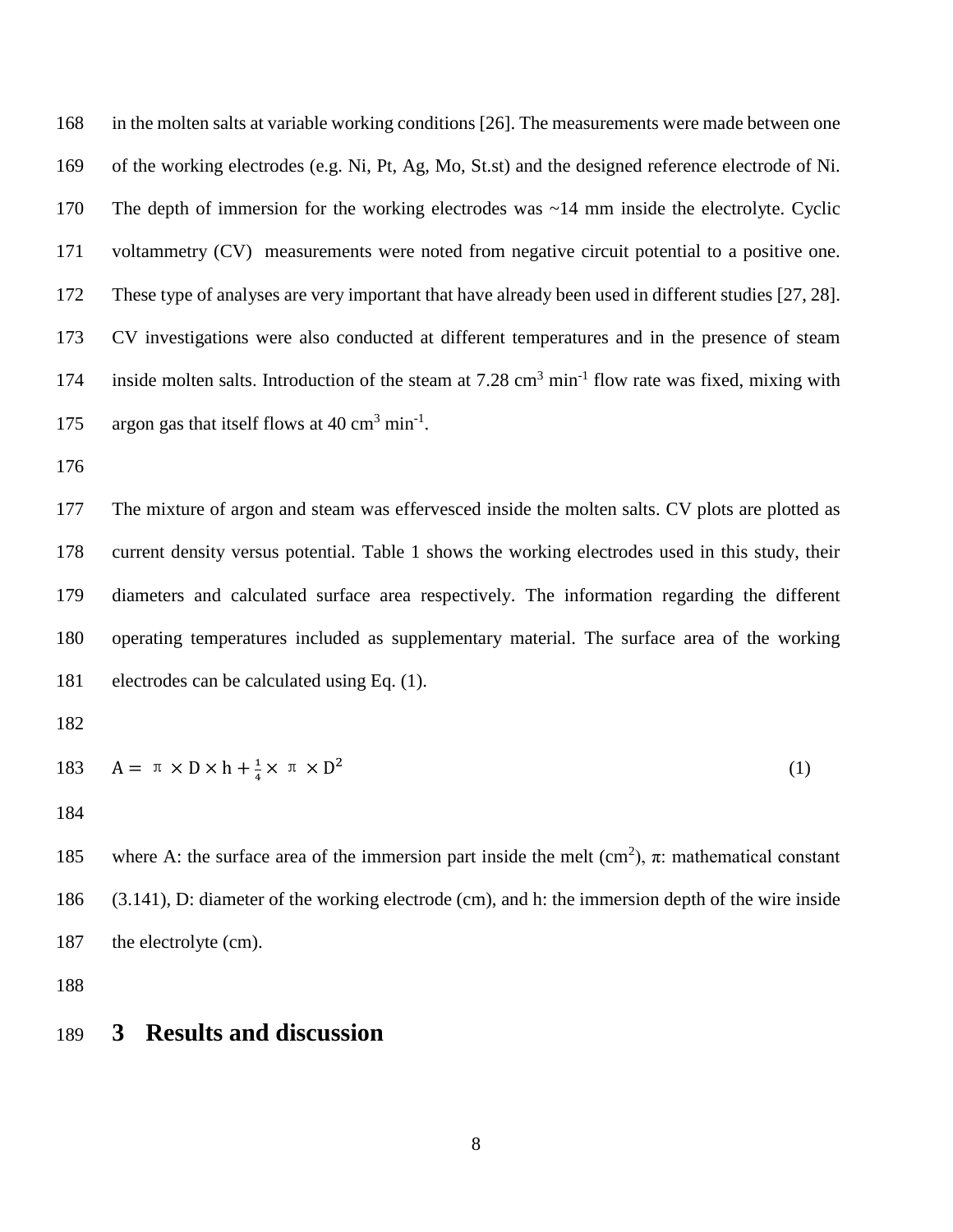- In this section cyclic voltammetry scans were performed for different working electrodes (e.g. Ni,
- Pt, Ag, Mo and St.st) in eutectic molten hydroxide as explored below:
- 

## **3.1 Cyclic voltammetry investigation of working electrodes**

#### *3.1.1 Ni working electrode*

 To determine the functioning of different metal electrodes against the designed reference electrode cyclic voltammetry analyses were performed [29, 30]. For this, in the first run blank, Ni wire as a 197 working electrode is used at a temperature of 300  $^{\circ}$ C and 100 mVs<sup>-1</sup> scan rate using the prepared nickel reference electrode in molten hydroxide. [Fig. 2\(](#page-28-0)a) displays the obtained cyclic voltammetry full scan. [Fig. 2\(](#page-28-0)b) shows cyclic voltammetry scanned from -0.8 V to -0.1 V vs reference electrode. The latter only focuses on the reduction limit.

 The number of redox peaks can be easily noted as shown in [Fig. 2\(](#page-28-0)a). The C2 peak is the cathodic current credited to the oxide's film reduction [31], made on Ni wire surface, while the A2 peak is anodic current attributed to its oxidation. In addition, the reduction potential started at -0.465V 205 likely corresponds to the evolution of  $H_2$  gas [15, 32] and the resultant chemical process is shown in [Fig. 2\(](#page-28-0)a) and expressed as reaction (2). The peak A1 is assigned to the generation of oxygen gas as seen in [Fig. 2\(](#page-28-0)a) and represented as reaction (3).

$$
209 \t 2 H20 + 2e^- \rightarrow H2(g) + 2 OH^-
$$
 (2)

$$
210 \t 20H^{-} \rightarrow \frac{1}{2}O_{2}(g) + H_{2}O + 2e^{-}
$$
 (3)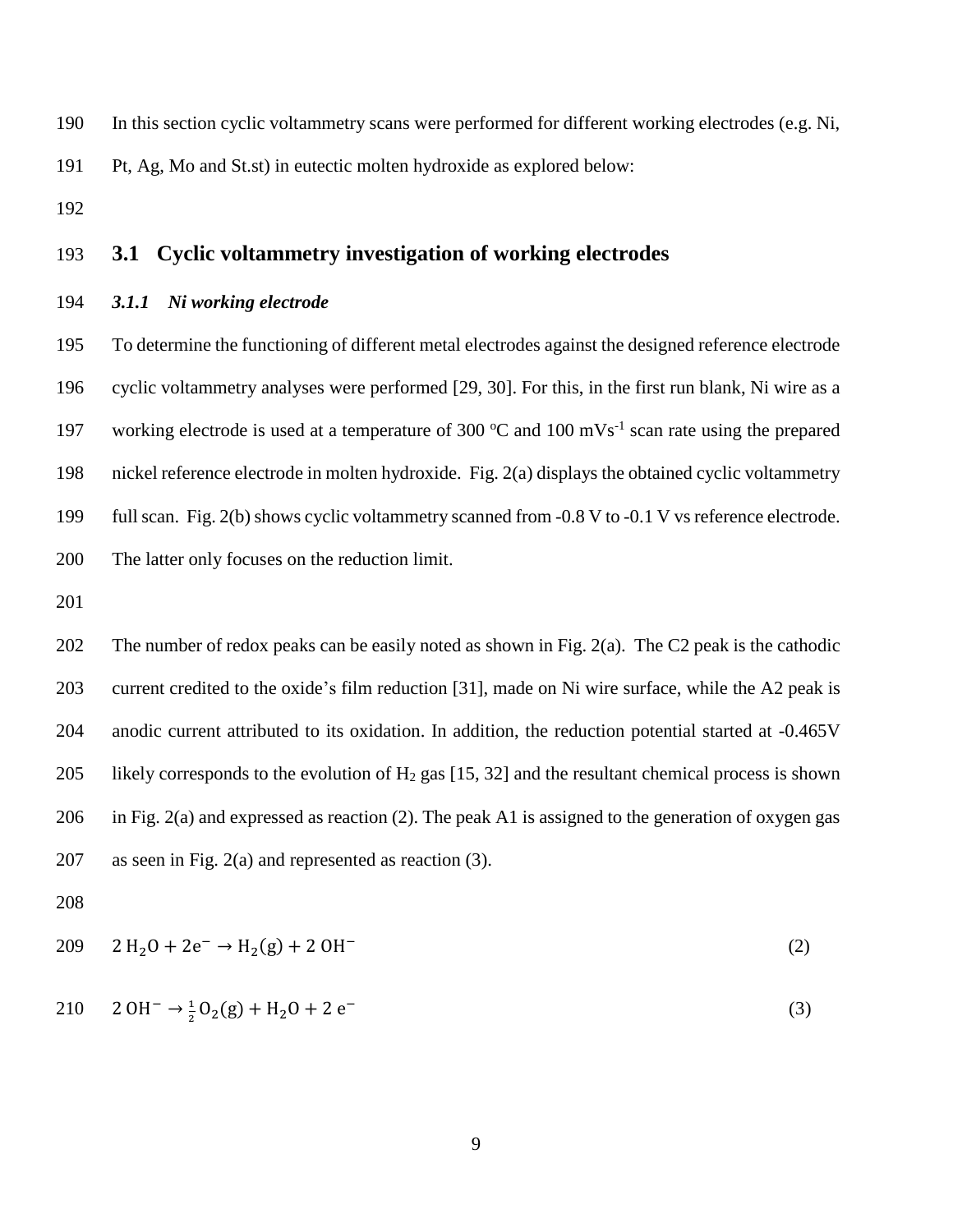The peak C2 in [Fig. 2\(](#page-28-0)a) has a potential of -0.37 V which is scarcely noticeable compared to peak A2 in the first potential cycle [\(Fig. 2\(](#page-28-0)a)). The redox reactions occurred at the Ni electrode surface in the eutectic molten hydroxides can be credited to this phenomenon [15]. The peak A2 denotes the oxidation of Ni wire [33], which may cause the accumulation of oxide layer on the nickel surface. Consequently, the peak C2 observed because of the reduction of this oxide layer. Furthermore, on limiting the applied voltage between -0.8 V and -0.1 V, the C2 peak vanishes as in [Fig. 2\(](#page-28-0)b) due to the lack of oxidation of the nickel wire.

 The disappearance of the reduction peak C2 as shown in [Fig. 2\(](#page-28-0)a), reveals that no distinctive reduction peak in this potential scan was confirmed when the scan was limited as shown in [Fig.](#page-28-0)  [2\(](#page-28-0)b). For the understanding of this reaction, the potential of  $H_2O$  and NiO decomposition at 300 <sup>o</sup>C temperature was measured by the help of HSC 6.0 software. The decomposition reactions are (4 and 5). It reveals from these findings that the two decomposition potentials are quite close, showing that those reactions may occur at the same time during the cathodic sweep. This finding 225 agrees with [15] who stated that the decomposition potentials of water and nickel oxide at 550  $\degree$ C were very close.

$$
228 \tH_2O \to H_2(g) + \frac{1}{2}O_2(g) \t(E = -1.013 \text{ V})
$$
\n(4)

$$
229 \t 2 NiO \to 2 Ni + O2(g) \t (E = -0.965 V)
$$
 (5)

 [Fig. 2\(](#page-28-0)c) shows the CV plot of Ni working and reference electrode with and without the presence 232 of steam at a temperature of 300  $^{\circ}$ C and 100 mV s<sup>-1</sup> scan rate. No substantial change in the anodic peak A2 (oxidation of Ni) is witnessed with the introduction of steam inside the molten melt as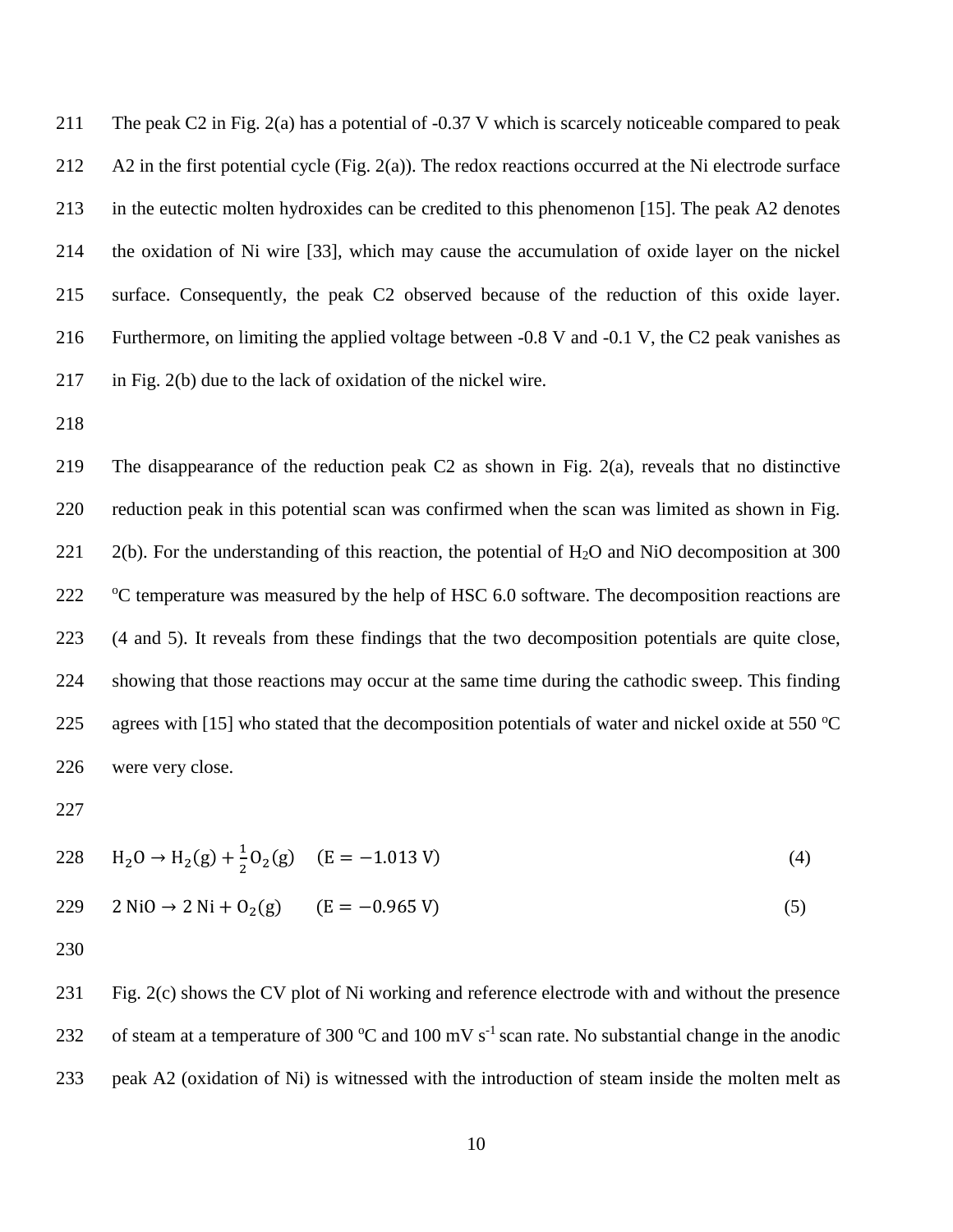presented in [Fig. 2\(](#page-28-0)c). At cathodic limit, an increase in the current density is noted that increases 235 from -1.6 A cm<sup>-2</sup> to -2.09 A cm<sup>-2</sup> with the existence of steam. In order to exhibit the effect of the 236 presence of steam in increasing the evolution of  $H_2$  gas, the potential scan is limited between  $-0.8$  and -0.3 V as shown in [Fig. 2\(](#page-28-0)d). It is obvious from the figure that the reduction potential for the 238 evolution of  $H_2$  gas is the same with and without steam. However, the effect of steam can be recognised by enhancing the current density limit for the evolution of hydrogen gas. This increase represents the amount of steam that exists with molten melt and contributed to an increase in the yield of the hydrogen gas.

#### *3.1.2 Pt working electrode*

 In electrochemical studies Pt has great importance because of its good stable characteristics, therefore here Pt working electrode in molten hydroxide is used to achieve reliable CV scans against the designed Ni reference electrode [15]. [Fig. 3\(](#page-29-0)a) shows the CV plot of the Pt working electrode in the eutectic molten melt at the same conditions of temperature and scan rate like the previous Ni working electrode. It can be observed from [Fig. 3\(](#page-29-0)a) that the anodic limit A1 is observed because of the oxidation of the eutectic molten hydroxides [34] as in reaction (3). While the water reduction, made at the anode, derives the cathodic limit C1 [34] as in reaction (6).

$$
252 \tH_2O + e^- \rightarrow \frac{1}{2}H_2(g) + OH^-
$$
 (6)

 Therefore the corresponding potential for hydrogen gas evolution at C2 is -0.44 V. To focus the scan on the cathodic limit the applied potential is limitised between -0.8 and -0.3 V as shown in [Fig. 3\(](#page-29-0)b). As because of this potential limitation, the scan is still stable but the reduction potential shifts negatively to a value of about 0.04 V smaller than the full scan. Furthermore, the potential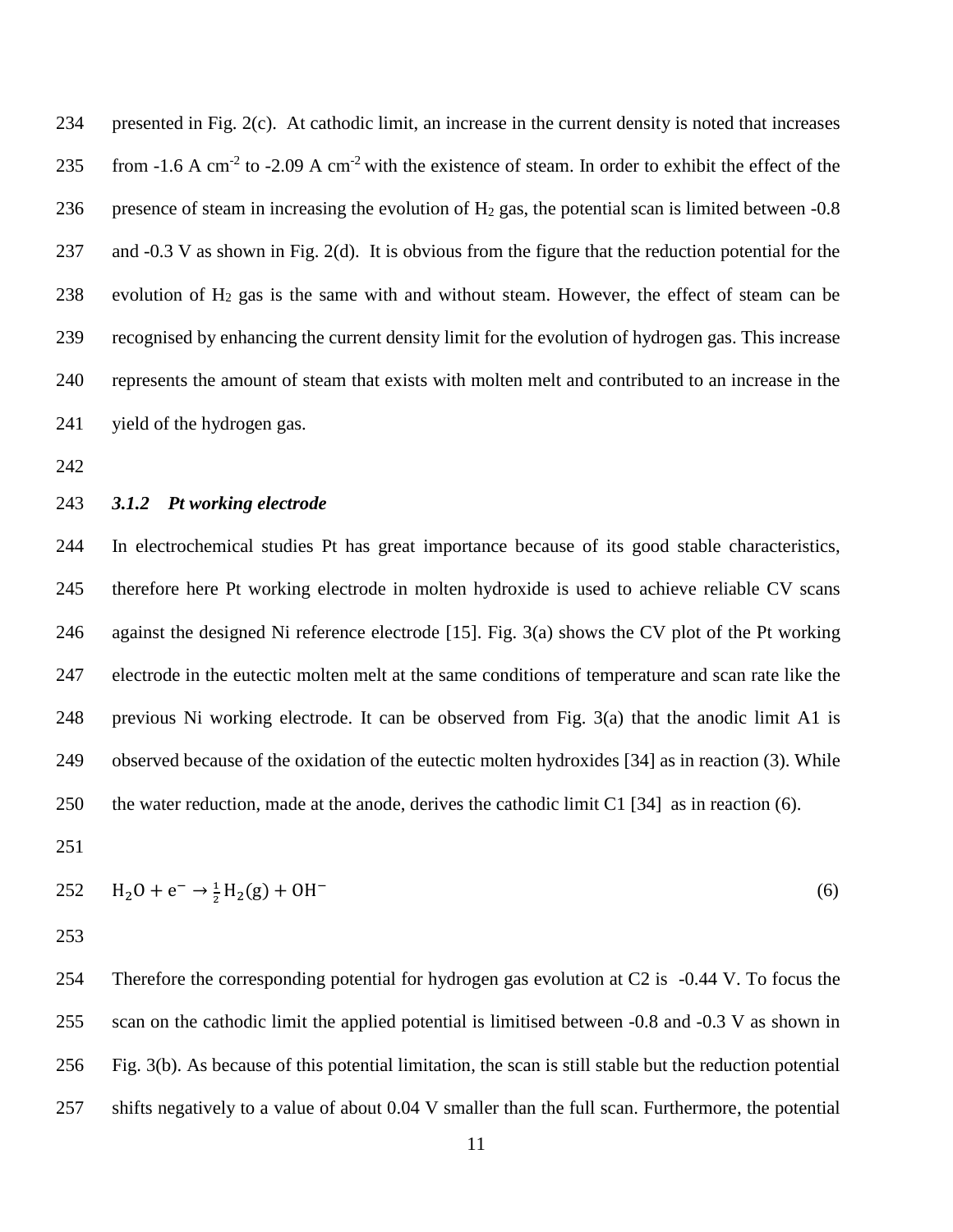scan rate varies for the purpose of testation of the platinum working electrode in the settled conditions of temperature and molten hydroxide.

 Furthermore, to the above factors, it is imperative as well to study the effect of steam in the eutectic fused salts with Pt wire working electrode. The reason for investigating this factor is to understand its effect on the behaviour of the platinum working electrode. The cyclic voltammogram scan can translate this change to the behaviour of the electrode. [Fig. 3\(](#page-29-0)c) shows the CV scan of platinum as a working electrode with and without the presence of steam. The cyclic voltammetry scan compares the influence of the presences of steam inside the eutectic molten hydroxide with the 267 cyclic voltammetry scan without steam as shown in [Fig. 3\(](#page-29-0)c) at a temperature of 300 °C and a scan 268 rate of 100 mV  $s^{-1}$ . The presence of steam inside the eutectic molten hydroxide directly affects the obtained cyclic voltammetry scan by increasing the flow of current density at the cathodic limit 270 from 1.16 mA cm<sup>-2</sup> at C1 to 1.82 mA cm<sup>-2</sup> at C1'. This attributed to the increase steam bubbles around the cathode which upon electrolysis generate more hydrogen gas this is also well mentioned in literature [35].

 For more clarification, the cyclic voltammetry scans are limited between -0.8 to -0.3 V with and without the presence of steam in the eutectic molten hydroxide, as shown in [Fig. 3\(](#page-29-0)d). There is no change in the cyclic voltammetry scan due to this limitation. The presence of steam merely influences the scan by increasing the current density limit of C1 to C1' which represents the reaction of the evolution of hydrogen gas. Even though the platinum electrode is a stable metal in a eutectic molten hydroxide at high temperatures; it still has limited use in the industry because it is classified as a precious metal [36].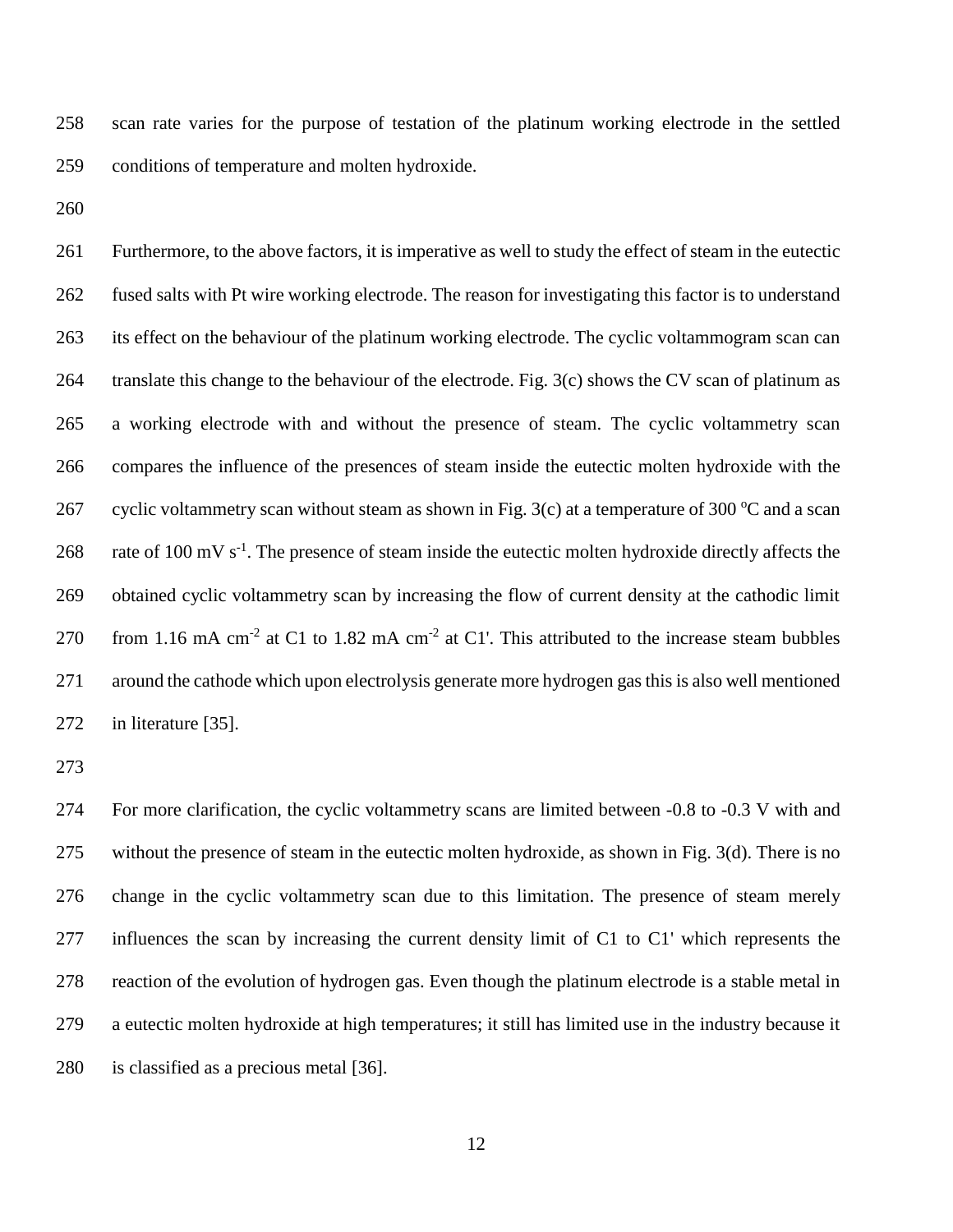#### *3.1.3 Ag working electrode*

 The blank CV scan is also recorded for a silver working electrode in the studied molten melts, at 284 a 300 °C temperature and 100 mV s<sup>-1</sup> scan rate as shown in [Fig. 4\(](#page-30-0)a). Literature is scarce regarding the exact nature of the silver wire reaction in the hydroxide. For example, the research directed by Miles et al. [13] reported that the reaction of the silver wire in the molten hydroxides may involve Ag<sup>+</sup> $\rightarrow$ Ag, AgO<sub>2</sub> $\rightarrow$ Ag+O<sub>2</sub> or some other silver electrode reaction. In this experiment of Ag 288 working electrode with  $Ni/Ni(OH)_2$  reference similar findings have been noted as of [13].

 A couple of redox peaks observed in the CV scan of Ag electrolysis as displayed in [Fig. 4\(](#page-30-0)a). Therefore, the anodic peak A2 may be ascribed to the oxidation whereas the cathodic peak C2 is because of the reduction reaction. These peaks noted because of the oxide layer made on the surface of the silver wire. Moreover, the cathodically augmented current of C1 at -0.52 V 294 corresponds to the evolution of  $H_2$  gas, these results are in connection with [32]. Equivalent to this, cathodic chemical reaction shown in equation (2). Reaction (3) represents the generation of oxygen gas as appears in peak A1 of [Fig. 4\(](#page-30-0)a). Formation of steam/ or water molecule noted from these mentioned equations.

 Subsequently, the cyclic voltammetry scan is limited between -0.8 and -0.3V as shown in [Fig. 4\(](#page-30-0)b) to emphasise on the cathodic limit of the evolution of hydrogen gas. It can be observed from [Fig.](#page-30-0)  [4\(](#page-30-0)b) that during this limited scanning, there is no considerable change in the starting point of the potential at the cathodic limit. Moreover, it can be noted that the current density at C1' decreased. 303 The current density at the cathodic peak C1 as shown in Fig.  $4(a)$  is roughly about -0.61 A cm<sup>-2</sup>, 304 decreasing to approximately -0.18 A cm<sup>-2</sup> at C1' Fig.  $4(b)$  during the limited scan potential. The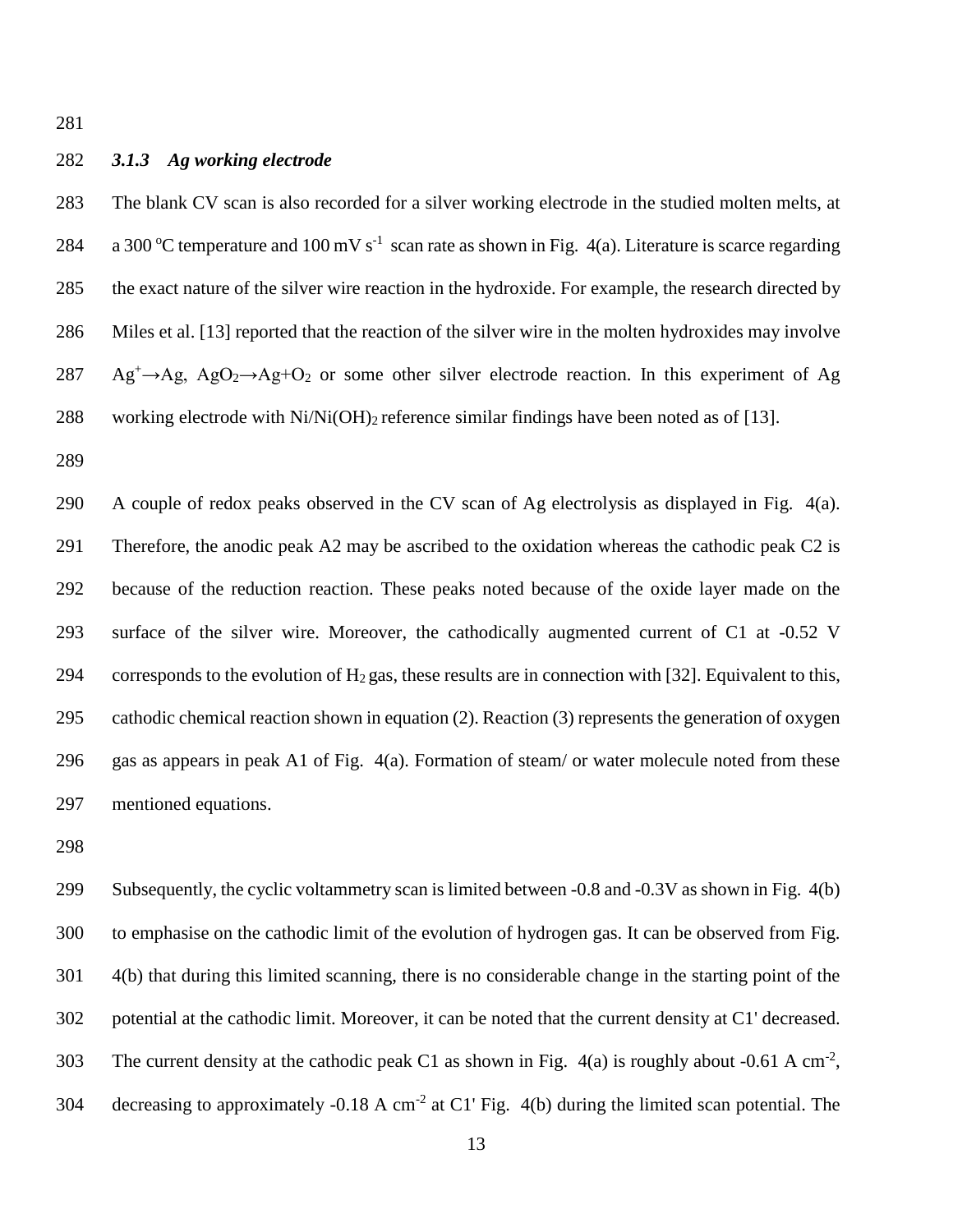disappearance of the oxidation peak A2 and the reduction peak C2 during the potential scan limitisation is because of the scan starts at potential more negative than the oxidation potential of silver wire. In this case, the decrease in the current density of C1' should be proportional to the silver oxide's reduction to silver. Therefore, it should be mentioned that the silver oxide does not completely reduce at C2, but its reduction is completed at C1 simultaneously with the evolution of hydrogen reaction as seen in [Fig. 4\(](#page-30-0)a). This conclusion is based on a noticeable increase in the current density, which otherwise decreases when the potential scan is limited.

 To understand the influence of steam in molten salts on the hydrogen gas evolution with Ag 314 working electrode experiments performed at 300  $^{\circ}$ C and 100 mV s<sup>-1</sup> [Fig. 4\(](#page-30-0)d). These experiments were performed on the cathodic limit. The presence of steam with molten melt did not affect the reduction potential of the evolution of hydrogen gas reaction as shown in [Fig. 4\(](#page-30-0)d). Thus, the same scan was produced without steam as well. This stable behaviour of the scan can be attributed to how the silver working electrode works in the molten melts against the Ni working electrode. It can also describe in this way that Ag working electrode remains stable and did not show any active response against the steam. Ag stability is somehow opposite to electrocatalytic activity. Moreover, this stable behaviour is associated with the nobel metal properties of the Ag [37, 38]. Nobel metals (Ag, Cu and Au) are least reactive against acids that is why use frequently for ornamental purposes due to lower reactivity . So this stable behviour of the Ag metal in steam is directly linked with its noble or inert metal charcteristics, further steam is amphoteric (acts as both acid and base) in nature.

#### *3.1.4 Mo working electrode*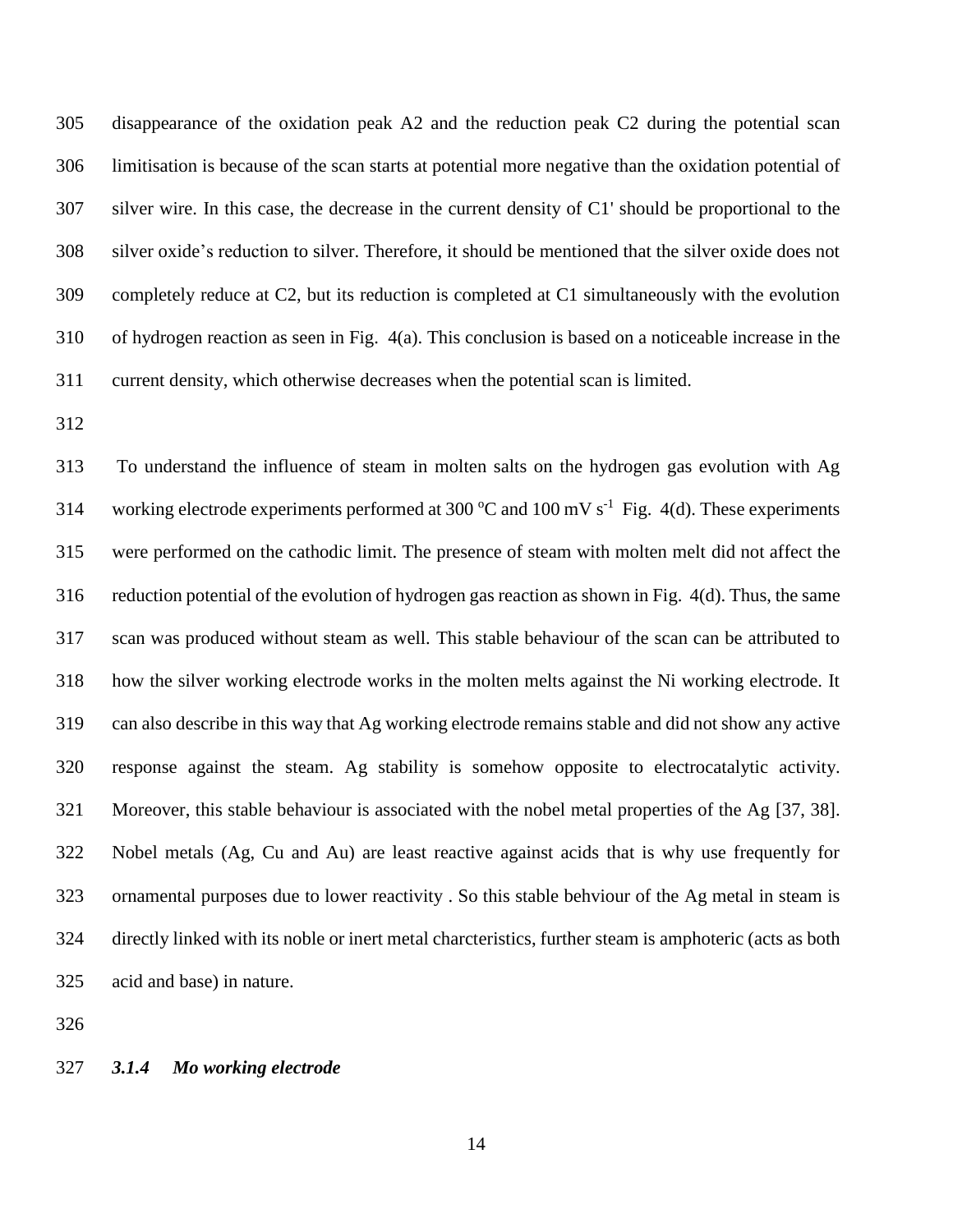Molybdenum is one of the transition metals. It has a good electrocatalytic capacity for enhancing the activity of other metals such as nickel [20]. Due to the electroactivity of the molybdenum, it was investigated as a working electrode in this study. [Fig. 5\(](#page-31-0)a) and b show the CV of the molybdenum working electrode vs Ni reference electrode at same conditions of temperature and scan rate. It can be observed from [Fig. 5\(](#page-31-0)a), that the electrochemical stability window is between A and A' (approximately 0.33 V). The increase in the cathode current density corresponds to the evolution of H2, similar current density increase is detected at C1 and -0.8 V [32]. Equivalent to this, a chemical equation is shown in reaction (2). While anodically an increase in the current at A1 corresponds to the oxygen gas evolution as can be observed in reaction (3).

 The subsequent cyclic voltammetry scan is limited between -0.8 and -0.2V as shown in [Fig. 5\(](#page-31-0)b) to focus on the evolution of the hydrogen gas reaction. Therefore, no change in the reduction peak can be noticed if the scan range is limited to the potential located after the potential of the oxidation peak A' reaction takes place. The effect of the presences of steam inside the molten salts on the molybdenum working electrode electrocatalytic behaviour for increasing the hydrogen and oxygen gas evolution is also considered. [Fig. 5\(](#page-31-0)c) and [Fig. 5\(](#page-31-0)d) show the CV scans of the molybdenum working electrode against the Ni/Ni(OH)<sup>2</sup> reference electrode with and without steam with eutectic melt.

 It is obvious from [Fig. 5\(](#page-31-0)c) that the effect of the presence of steam is apparent in increasing the current density of the evolution of hydrogen gas at the cathodic limit C1', and the simultaneous evolution of oxygen gas at the anodic limit A1'. At the cathodic limit, the current enhances from - 350 0.12 A cm<sup>-2</sup> without the presence of steam at point C1 to -0.49 A cm<sup>-2</sup> with the presence of steam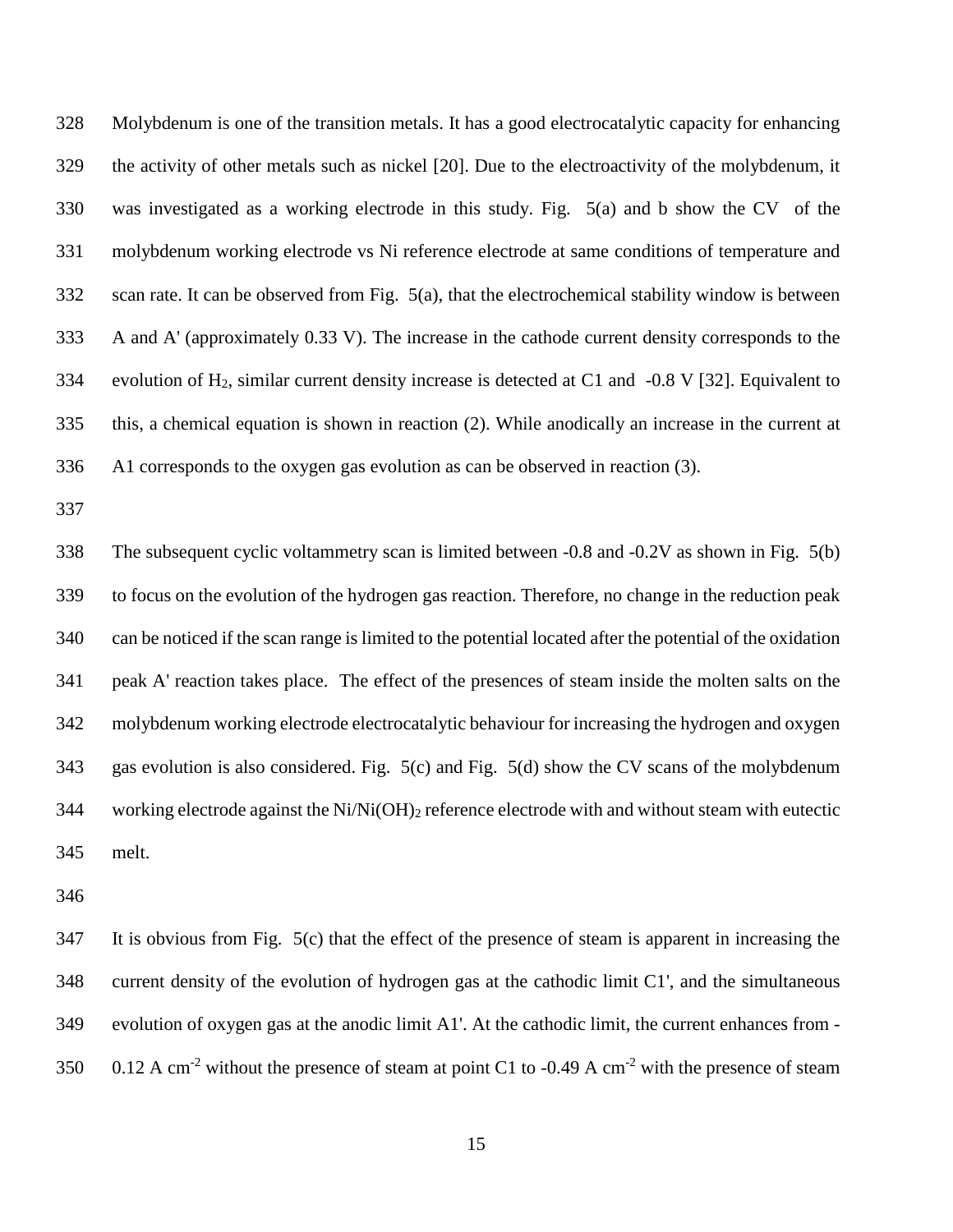351 at point C1'. At the anodic limit, the current rises from  $0.14 \text{ A cm}^2$  without the presence of steam 352 at point A1 to 0.465 A cm<sup>-2</sup> with the presence of steam at point A', these results are in agreement with the literature [39].

 In order to understand the effect of the steam's presence on increasing the current density of the evolution of hydrogen gas reaction, the potential voltammetry scan is limited between -0.8 and - 0.3 V respectively as shown in [Fig. 5\(](#page-31-0)d). It is very clear from constraining the scan range that there is a considerable effect of the presence of steam in increasing the current density of the 359 evolution of hydrogen gas reaction. It increases from  $-0.164$  Acm<sup>-2</sup> at C1 to  $-0.51$ Acm<sup>-2</sup> at C1'. This result is shown i[n Fig. 5\(](#page-31-0)d) through the increase of the molybdenum metal activity with steam 361 and makes a significant change on the  $H_2$  evolution.

#### *3.1.5 St.st working electrode*

 Stainless steel (302) is composed of iron, nickel, chromium, manganese, silicon, carbon, phosphorus and sulphur. It was used in this study as a working electrode to examine its stability and productivity in the molten salts. [Fig. 6\(](#page-32-0)a) shows a cyclic voltammetry scan at an operating 367 temperature of 300 °C and a scan rate of 100 mV s<sup>-1</sup>. At the anodic limit A1, the corresponding 368 peak is due to the oxidation of the melt  $(2 \text{OH}^- \rightarrow 0.5 \text{ O}_2 \text{ (g)} + \text{H}_2\text{O} + 2 \text{ e}^-)$  while the reduction of the water formed at the anodic limit is seen at the cathodic limit C1. The corresponding reaction of the reduction of water becomes is shown in reaction (6).

 In the case of the oxidation peak A2, it corresponds to the oxidation occurring on the surface of the stainless steel working electrode and the potential of oxidation observed at -0.33 V.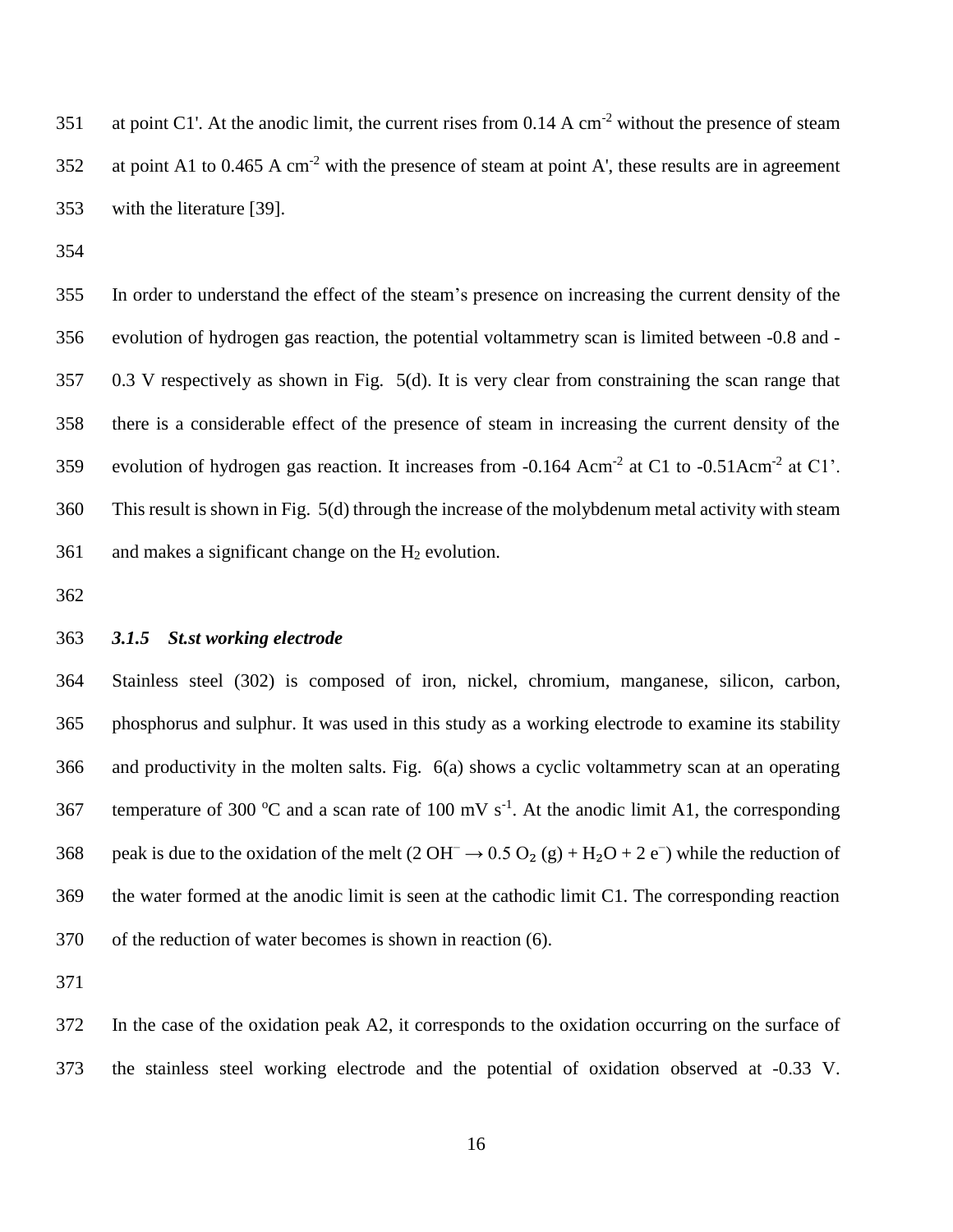Subsequently, the CV scan is limited to a range between -0.8 V and -0.3 V in order to focus the scan on the cathodic limit for the HER as shown in [Fig. 6\(](#page-32-0)b). No change in the reduction potential which starts at -0.5 V, and the current at the cathodic limit C1 which approximately equals -1.4 A  $277 \text{ cm}^2$ ; is discernible. The oxidation peak A2 disappears when the CV scan is limited, even though the potential of the return scan is positive prior to A2 peak.

 [Fig. 6\(](#page-32-0)c) and d show the cyclic voltammetry of the stainless steel with and without the presence 381 of steam with molten salts and same working conditions of temperature at 300 °C and scan rate of  $100 \text{ mV s}^{-1}$ . No significant change can be observed from the figure regarding the presence of steam with hydroxide salts at the cathodic limit C1 for the evolution of hydrogen reaction as shown in 384 Fig.  $6(c)$ . At the oxidation peak, the current density increased from 0.12 A cm<sup>-2</sup> without the 385 presence of steam  $(A2')$  to 0.23 A cm<sup>-2</sup> with the presence of steam  $(A2)$ . This increase in the current density from A2' to A2 is responsible for increasing the surface area of the oxide metal. 

 The effect of changing the operating temperature of the eutectic molten hydroxide on the working electrode kinetics activity is shown in Fig. S1 was also studied. The studied temperatures were 225 390 and 300 °C respectively. It can be observed that the evolution of hydrogen gas becomes more efficient and sees an increase with increasing temperature for all working electrodes.

### **3.2 Working electrode's performance evaluation**

 The stability of the reference electrode in different working conditions and its working comparion against other reference electrode has already been verified in previous studies [30, 40]. The 396 stability, reusability and reproducibility of the Ni/Ni(OH)<sub>2</sub> reference electrode have also been reported with good experimentation. This electrode has worked with stability and reproducibility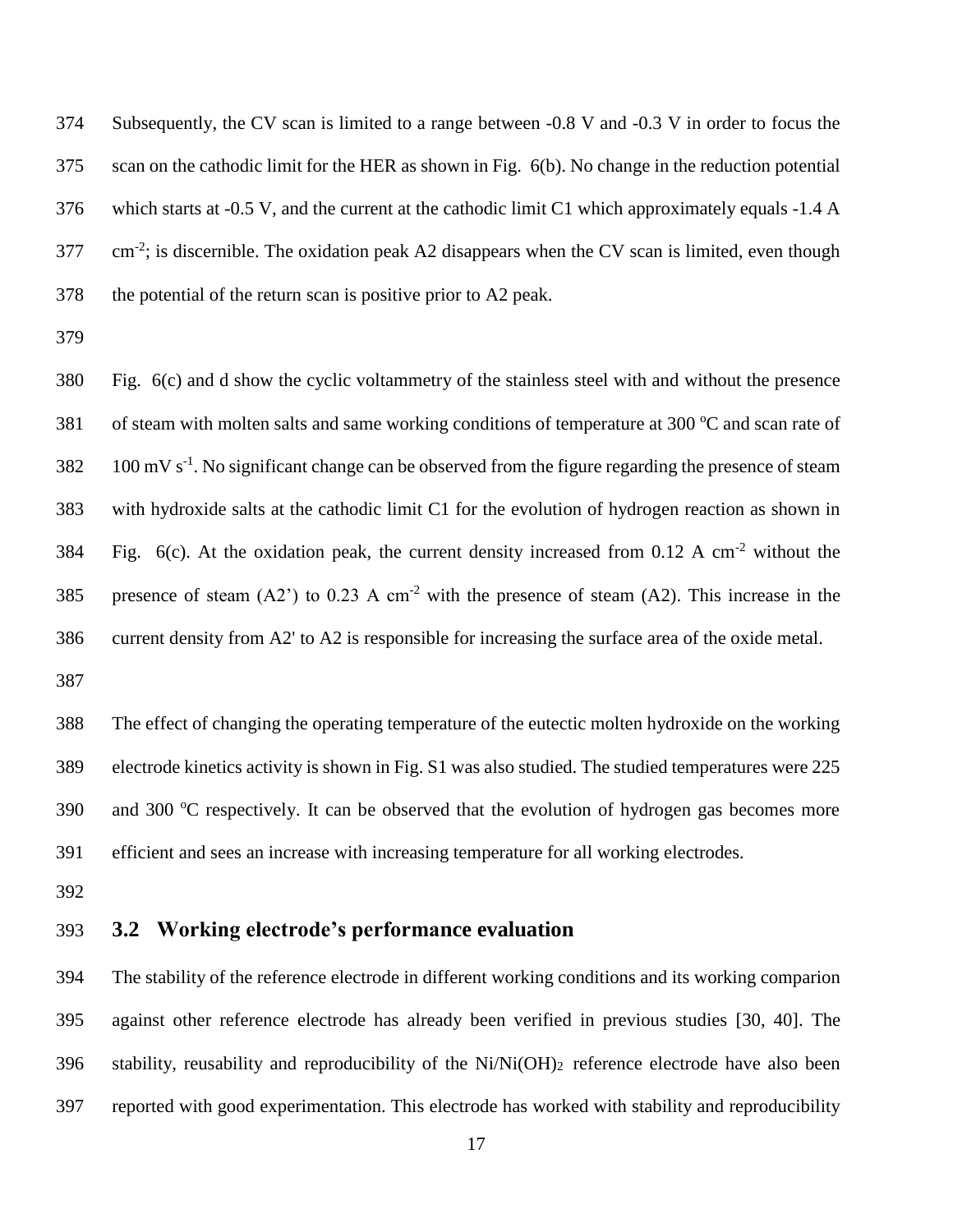for almost 9 days. Furthermore, a comparison of the reference electrode with other conventional ones ( quasi Pt and Ag) has also been made.

 After studying the kinetic reaction of each working electrode separately in the eutectic molten hydroxide at different operating conditions respectively; it is imperative to compare their performance. This is essential for discerning which electrode provides more affordable, durable, stable kinetics; and also fast catalytic response for the HER. The comparison focuses mainly on the cathodic limit of the HER. Cyclic voltammetry scans of the different working electrodes (i.e. 406 Ni, Pt, Ag, Mo, St.st) are compared in the eutectic molten hydroxide at a temperature of 300 °C, a 407 potential scan rate of 100 mVs<sup>-1</sup> and an argon gas atmosphere as shown in [Fig. 7.](#page-33-0)

 It is obvious from [Fig. 7](#page-33-0) that each working electrode has a unique reduction potential value. It can, therefore, be observed from the above figure that the platinum working electrode had more positive reduction potential value (approximately -0.47 V) followed by the reduction potential of the nickel working electrode (approximately -0.49s V) and then the reduction potential of the stainless steel working electrode at -0.51 V. The reduction potential values of the silver and molybdenum working electrodes occurred at the lower end of the comparison at -0.53 V and -0.56 V respectively.

 The results of this study are in close comparison with the literature [41] in which Ag/AgCl was used as a reference electrode. In this study, current density at the cathodic limit is the highest for nickel working electrode followed by the stainless steel and platinum working electrodes respectively. However, silver and molybdenum have the lowest current density respectively. [Table](#page-26-0)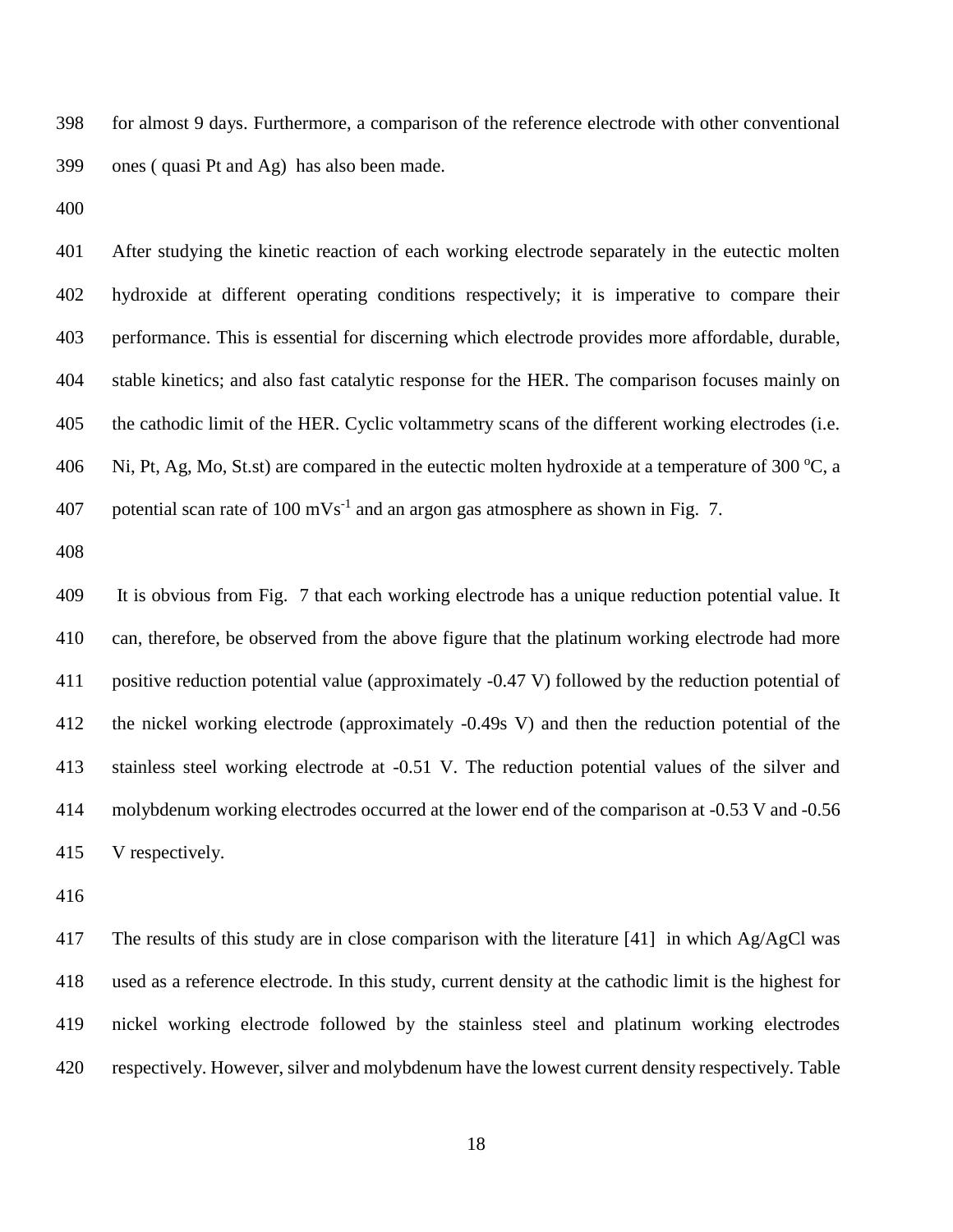[2,](#page-26-0) displays the reduction potential and the current density at the cathodic limit as observed from the above figure for different working electrodes.

 A high current density measured at the cathodic limit means a high HER. This HER is influenced directly by the electrocatalytic activity of the working electrode inside the eutectic molten hydroxide. As mentioned and tabulated in [Table 2.](#page-26-0) The highest hydrogen evolution reaction that can be achieved at the cathodic limit is done by using the nickel working electrode followed by stainless steel, platinum, silver and finally molybdenum. Therefore, the nickel wire had a higher electrode activity in comparison to the other working electrodes. This behaviour reinforces nickel as a popular choice in electrochemical processes as cathode material for the hydrogen gas evolution reaction. However, some studies such as [42] have revealed that nickel can be deactivated during H<sub>2</sub> generation in alkaline water electrolysis and the metal requires the V<sub>2</sub>O<sub>5</sub> addition to the electrolyte to cause reactivation. These observed results were repeated for three times for all working electrodes, no change on the observed results was experienced.

#### **3.3 Hydrogen evolution reaction (HER)**

 [Fig. 8\(](#page-34-0)a) shows the obtained current-time chronoamperometry at a constant potential of all tested working electrodes in the eutectic molten hydroxide during 10 minutes of the HER. This test was 439 executed at an operating temperature of 300  $^{\circ}$ C and 40 cm<sup>3</sup>min<sup>-1</sup> argon atmosphere. The chronoamperograms show that the electrodes change during the first stages of HER, accomplishing a near stationary state. Their reactivity is retained along the noted time period, with platinum followed by nickel being by far, the best one material among the tried (tested) materials and displaying the highest current density values in comparison to stainless steel, silver and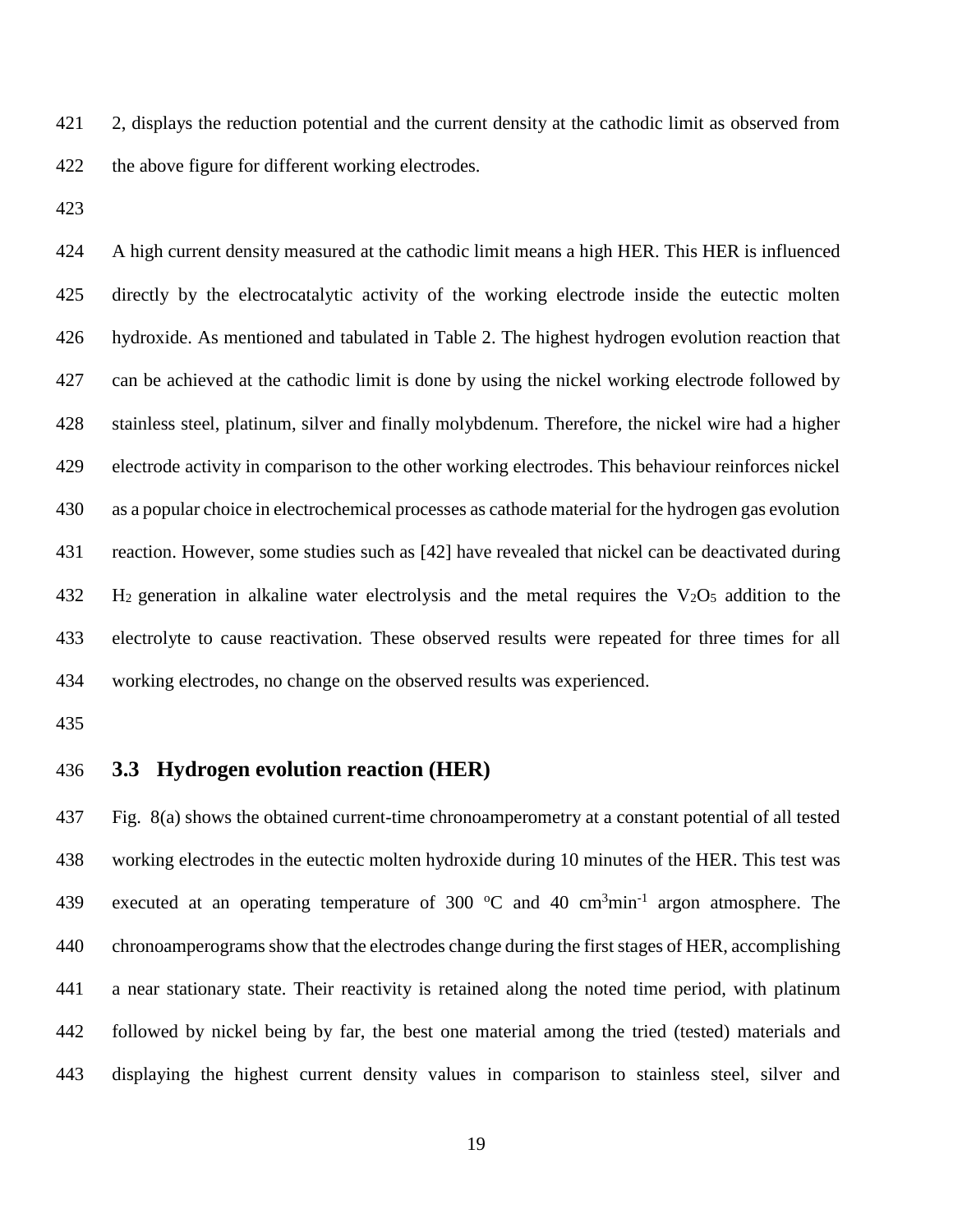molybdenum. This result confirms that the blank metal of platinum and nickel working electrodes in the eutectic molten hydroxide respectively have a better performance for splitting steam to produce hydrogen gas. The stainless steel working electrode is third in order for hydrogen gas production.

 The performance of the different working electrodes was also tested with the presence of steam 450 inside the eutectic molten hydroxide and at an operating temperature of 300  $\degree$ C, as shown in Fig. [8\(](#page-34-0)b). It is obvious from the figure that the attained current density value of different working electrodes (without steam) slightly increased with the presence of steam inside the eutectic molten hydroxide. It can also be observed from the above figure that a significant increase in the current density of stainless steel as the working electrode, occurs in the presence of steam. This increase indicates that the electro-catalytic activity of stainless steel under these condition mirrors the value of nickel metal.

 On the other hand, platinum still ranks as the most electro-active for the hydrogen evolution reaction. Despite this, its use was generally limited in history because it is classified as a precious metal in comparison to the others. Similar to steam introduction to increase HER strategy, doping strategy of nanosheets and other conducting materials with heteroatom to increase the electrocatalytic activity and resultantly increase HER, was also applied in literature [43-45] with a positive outcome. In addition to nanosheets, nanocrystals of trimetallic alloy [46] were also used for HER with high catalytic power. In this study and in other mentioned ones the main focus is the electrocatalytic activity of the materials/ or electrodes which directly plays a key role in HER.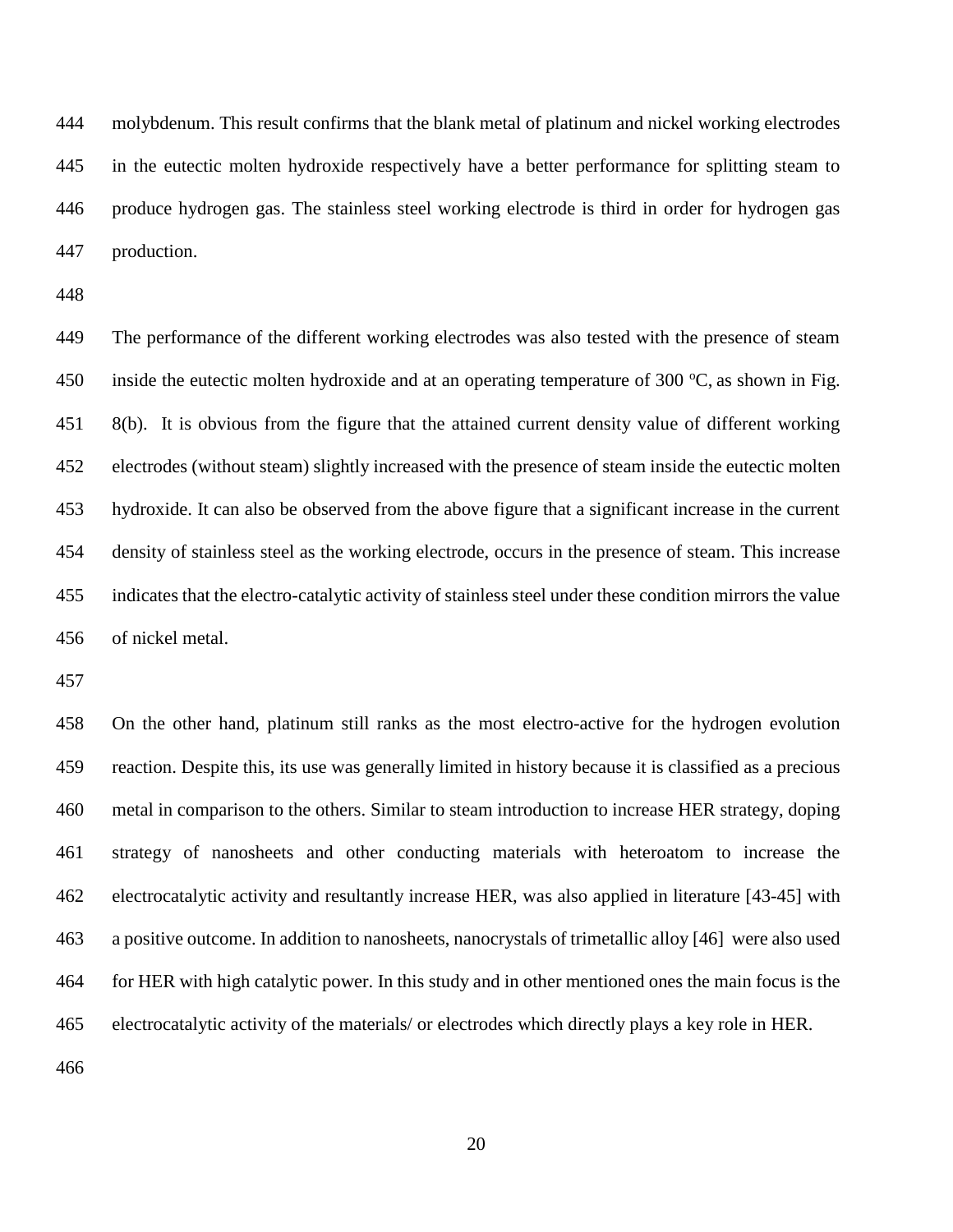## **4 Conclusions**

 The aims behind this detailed research were to find cheaper, electrocatalytic working electrodes, vs a novel Ni/Ni(OH)2 reference electrode, that can be used to increase the feasibility of hydrogen 470 gas production in eutectic molten hydroxide (NaOH-KOH, 49–51 mol%), at 300 °C temperature. The most important findings that can be drawn from the results are:

 The reduction potential of the hydrogen evolution reaction using different working 473 electrodes was in the order of (more positive to negative reduction potential): Pt  $> Ni$  St.st > Ag > Mo. The performance of each working electrode for the hydrogen evolution reaction was confirmed through chronoamperometry tests at a constant potential of -0.7 V. These tests confirm the stability and productivity of each working electrode. The produced chronoamperograms found that the platinum had the highest current density followed by nickel, stainless steel, silver and then molybdenum at the constant potential of -0.7 V.

 It was also found from the cyclic voltammograms that the presence of steam inside the eutectic molten hydroxide is apparent in increasing the current density at the cathodic limit for the hydrogen evolution reaction. However, the starting point of reduction potential for the hydrogen evolution reaction was still approximately the same with and without the presence of steam inside the eutectic molten hydroxide.

 The effect of increasing the operating temperature of the eutectic molten hydroxide influenced the performed cyclic voltammetry scans. This effect appeared to clearly shift the reduction potential in a positive direction at high temperatures. This positive shift was applicable for all tested working electrodes. The shift in the reduction potential with an increase in the operating temperature was approximately 0.1 V for all tested working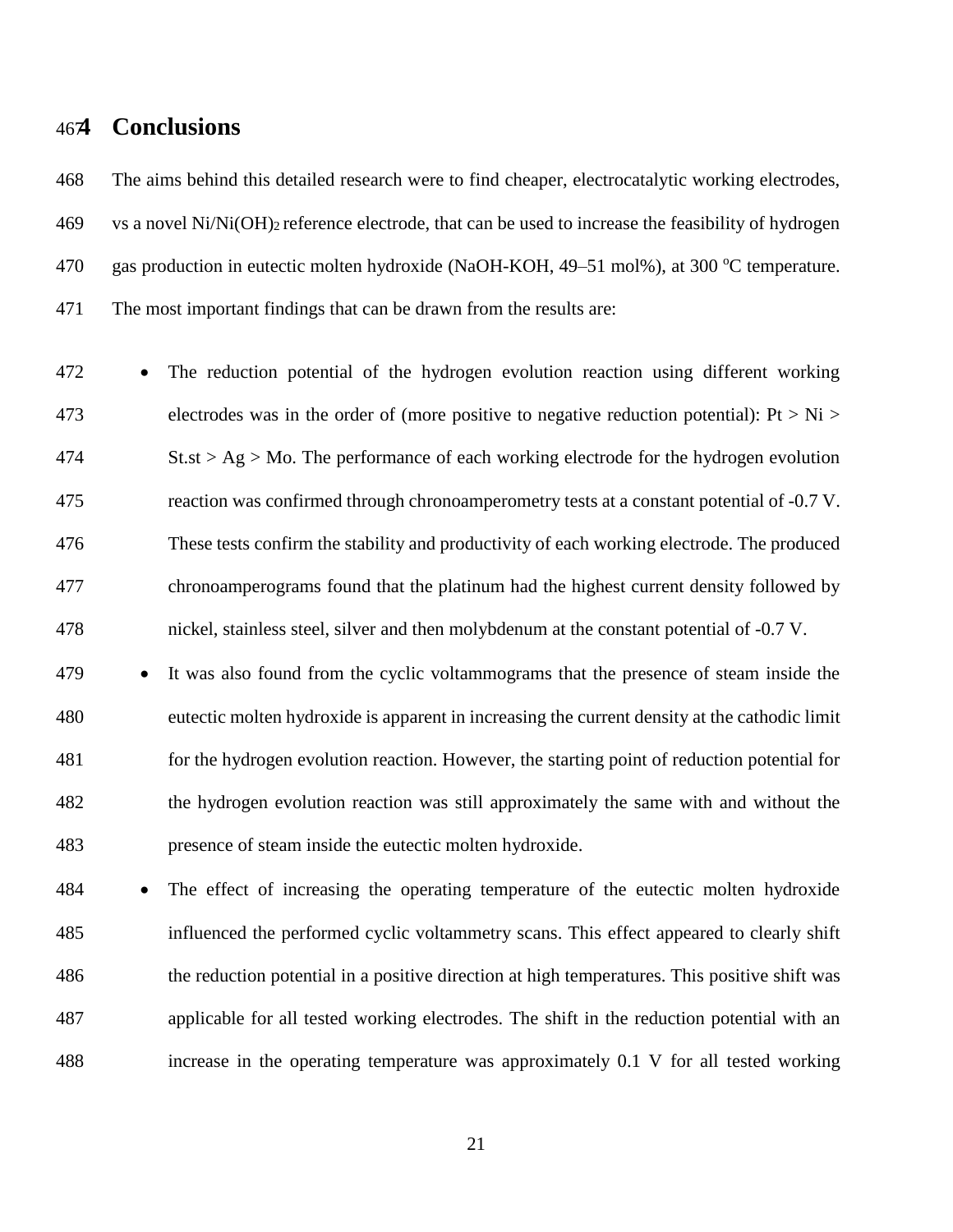electrodes. This was despite the fact that each one had a different reduction potential for the hydrogen evolution reaction.

# **Acknowledgement**

- The authors are grateful for the financial supports from the EPSRC (EP/J000582/1 and
- EP/F026412/1), and Ningbo Municipal People's Governments (3315 Plan and 2014A35001-1).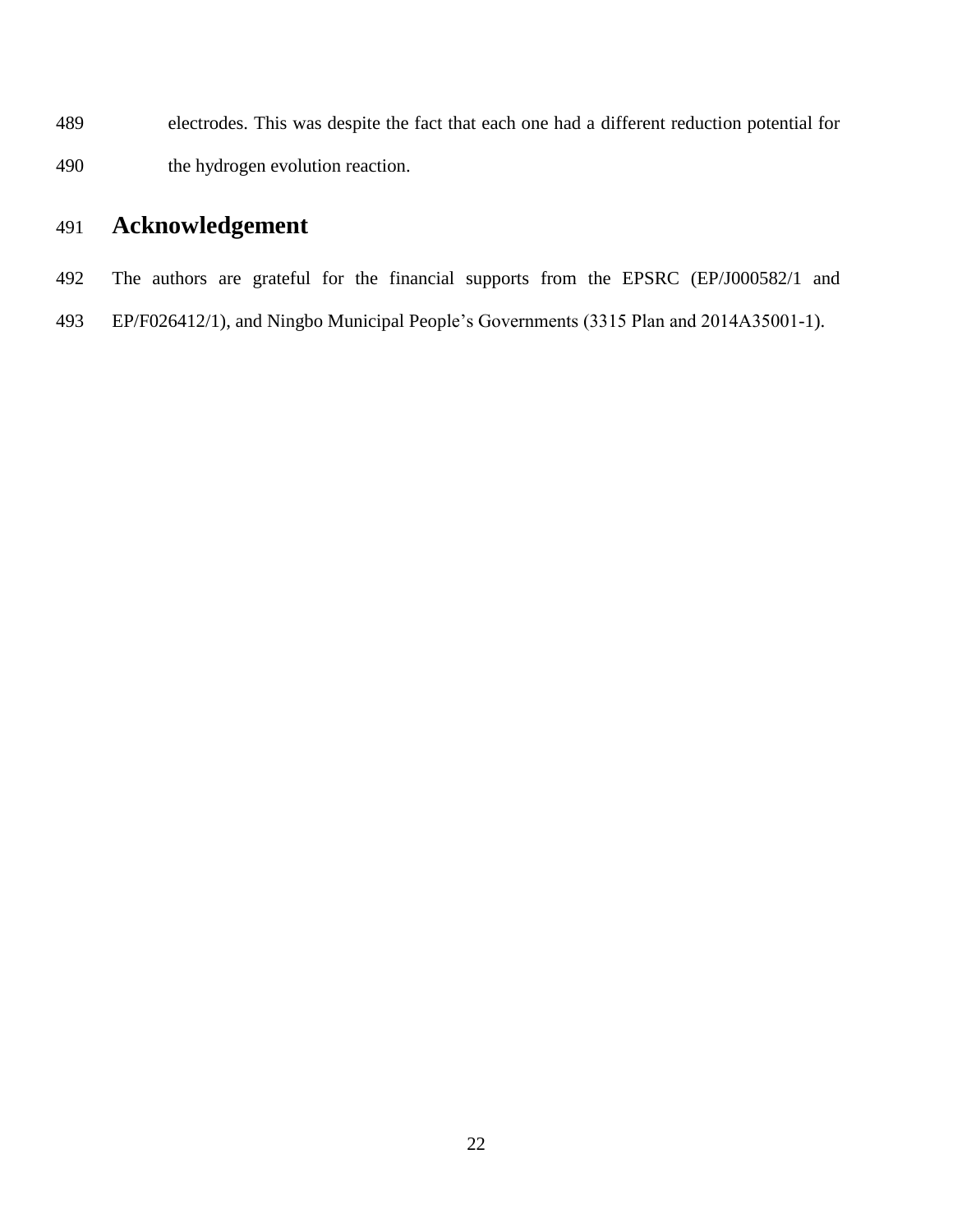## **References**

- 1. Yang, J., et al., Achieving excellent dielectric performance in polymer composites with ultralow filler loadings via constructing hollow-structured filler frameworks. Composites Part A: Applied Science and Manufacturing, 2020. 131: p. 105814.
- 2. Yadav, A. and N. Verma, Efficient hydrogen production using Ni-graphene oxide- dispersed laser-engraved 3D carbon micropillars as electrodes for microbial electrolytic cell. Renewable energy, 2019. 138: p. 628-638.
- 3. Ganci, F., et al., Nanostructured electrodes for hydrogen production in alkaline electrolyzer. Renewable Energy, 2018. 123: p. 117-124.
- 4. Hassan, M.H.A., et al., Kinetic and thermodynamic evaluation of effective combined promoters for CO2 hydrate formation. Journal of Natural Gas Science and Engineering, 2020: p. 103313.
- 5. Licht, S., et al., Comparison of Alternative Molten Electrolytes for Water Splitting to Generate Hydrogen Fuel. Journal of The Electrochemical Society, 2016. 163(10): p. F1162-F1168.
- 6. Sun, L., et al., Ultrahigh discharge efficiency and improved energy density in rationally designed bilayer polyetherimide–BaTiO 3/P (VDF-HFP) composites. Journal of Materials Chemistry A, 2020. 8(11): p. 5750-5757.
- 7. Sakamura, Y., Zirconium behavior in molten LiCl-KCl eutectic. Journal of the electrochemical society, 2004. 151(3): p. C187-C193.
- 8. Gao, P., et al., A quartz sealed Ag/AgCl reference electrode for CaCl2 based molten salts. Journal of Electroanalytical Chemistry, 2005. 579(2): p. 321-328.
- 9. Wang, H., et al., A robust alumina membrane reference electrode for high temperature molten salts. Journal of The Electrochemical Society, 2012. 159(9): p. H740-H746.
- 10. Papaderakis, A., et al., Hydrogen evolution at Ir-Ni bimetallic deposits prepared by galvanic replacement. Journal of Electroanalytical Chemistry, 2018. 808: p. 21-27.
- 11. Abbasi, S., et al., Application of the statistical analysis methodology for photodegradation of methyl orange using a new nanocomposite containing modified TiO2 semiconductor with SnO2. International Journal of Environmental Analytical Chemistry, 2019: p. 1-17.
- 12. Rashid, T., et al., Formulation of Zeolite-supported Nano-metallic Catalyst and its Application in Textile Effluent Treatment. Journal of Environmental Chemical Engineering, 2020: p. 104023.
- 13. Miles, M.H., Exploration of Molten Hydroxide Electrochemistry for Thermal Battery Applications. Journal of Applied Electrochemistry, 2003. 33(11): p. 1011-1016.
- 14. Kadier, A., et al., Hydrogen gas production with an electroformed Ni mesh cathode catalysts in a single-chamber microbial electrolysis cell (MEC). International Journal of Hydrogen Energy, 2015. 40(41): p. 14095-14103.
- 15. Ge, J., et al., Metallic Nickel Preparation by Electro-Deoxidation in Molten Sodium Hydroxide. Journal of The Electrochemical Society, 2015. 162(9): p. E185-E189.
- 16. Kacprzak, A., Hydroxide electrolyte direct carbon fuel cells—Technology review. International Journal of Energy Research, 2019. 43(1): p. 65-85.
- 17. Yavuz, A., et al., Nickel-based materials electrodeposited from a deep eutectic solvent on steel for energy storage devices. Applied Physics A, 2019. 125(8): p. 494.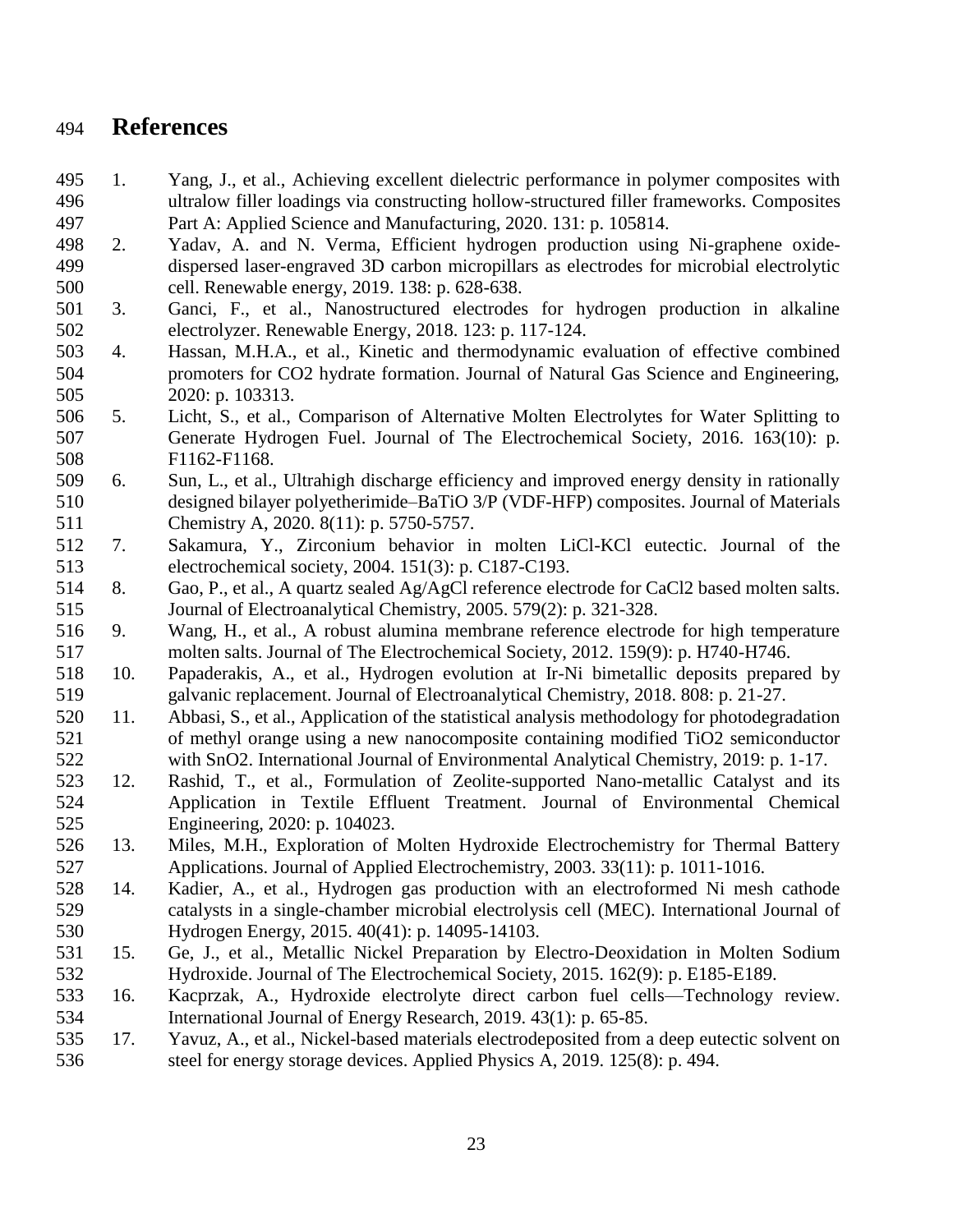- 18. Ji, D., et al., The optimization of electrolyte composition for CH4 and H2 generation via CO2/H2O co-electrolysis in eutectic molten salts. International Journal of Hydrogen 539 Energy, 2019. 44(11): p. 5082-5089.
- 19. Zabinski, P., et al., Electrodeposited Co-Mo-C cathodes for hydrogen evolution in a hot concentrated NaOH solution. Journal of The Electrochemical Society, 2003. 150(10): p. C717-C722.
- 20. Jayalakshmi, M., et al., Electrochemical Characterization of Ni-Mo-Fe Composite Film in Alkali Solution. International Journal of Electrochemical Science 2008. 3(8): p. 908-917.
- 21. Döner, A., İ. Karcı, and G. Kardaş, Effect of C-felt supported Ni, Co and NiCo catalysts to produce hydrogen. International Journal of Hydrogen Energy, 2012. 37(12): p. 9470-9476.
- 22. Al-Shara, N.K., et al., Electrochemical investigation of novel reference electrode Ni/Ni 548 (OH) <sup>2</sup> in comparison with silver and platinum inert quasi-reference electrodes for electrolysis in eutectic molten hydroxide. international journal of hydrogen energy, 2019. 44(50): p. 27224-27236.
- 23. Zhou, W.-D., et al., Discriminable Sensing Response Behavior to Homogeneous Gases Based on n-ZnO/p-NiO Composites. Nanomaterials, 2020. 10(4): p. 785.
- 24. Gayer, K.H. and A. Garrett, The equilibria of nickel hydroxide, Ni (OH) 2, in solutions of hydrochloric acid and sodium hydroxide at 25. Journal of the American Chemical Society, 1949. 71(9): p. 2973-2975.
- 25. Hojamberdiev, M., et al., Synergistic effect of g-C3N4, Ni (OH) 2 and halloysite in nanocomposite photocatalyst on efficient photocatalytic hydrogen generation. Renewable energy, 2019. 138: p. 434-444.
- 26. Siwek, K., et al., 3D nickel foams with controlled morphologies for hydrogen evolution reaction in highly alkaline media. International Journal of Hydrogen Energy, 2019. 44(3): p. 1701-1709.
- 27. Dastan, D. and A. Banpurkar, Solution processable sol–gel derived titania gate dielectric for organic field effect transistors. Journal of Materials Science: Materials in Electronics, 2017. 28(4): p. 3851-3859.
- 28. Dastan, D., et al., Morphological and electrical studies of titania powder and films grown by aqueous solution method. Advanced Science Letters, 2016. 22(4): p. 950-953.
- 29. Shan, K., et al., Conductivity and Mixed Conductivity of a Novel Dense Diffusion Barrier and Sensing Properties of Limiting Current Oxygen Sensors. Dalton Transactions, 2020.
- 30. Al-Shara, N.K., et al., Electrochemical investigation of novel reference electrode Ni/Ni 570 (OH)  $_2$  in comparison with silver and platinum inert quasi-reference electrodes for electrolysis in eutectic molten hydroxide. International Journal of Hydrogen Energy, 2019.
- 31. Zuo, H., et al., Bilayer carbon nanowires/nickel cobalt hydroxides nanostructures for high-performance supercapacitors. Materials Letters, 2020. 263: p. 127217.
- 32. Cox, A. and D.J. Fray, Mechanistic investigation into the electrolytic formation of iron from iron (III) oxide in molten sodium hydroxide. Journal of Applied Electrochemistry, 2008. 38(10): p. 1401-1407.
- 33. Zhu, X., et al., Fabrication of core-shell structured Ni@ BaTiO3 scaffolds for polymer composites with ultrahigh dielectric constant and low loss. Composites Part A: Applied Science and Manufacturing, 2019. 125: p. 105521.
- 34. Híveš, J., et al., Electrochemical Formation of Ferrate (VI) in a Molten NaOH-KOH System. Electrochemistry communications, 2006. 8(11): p. 1737-1740.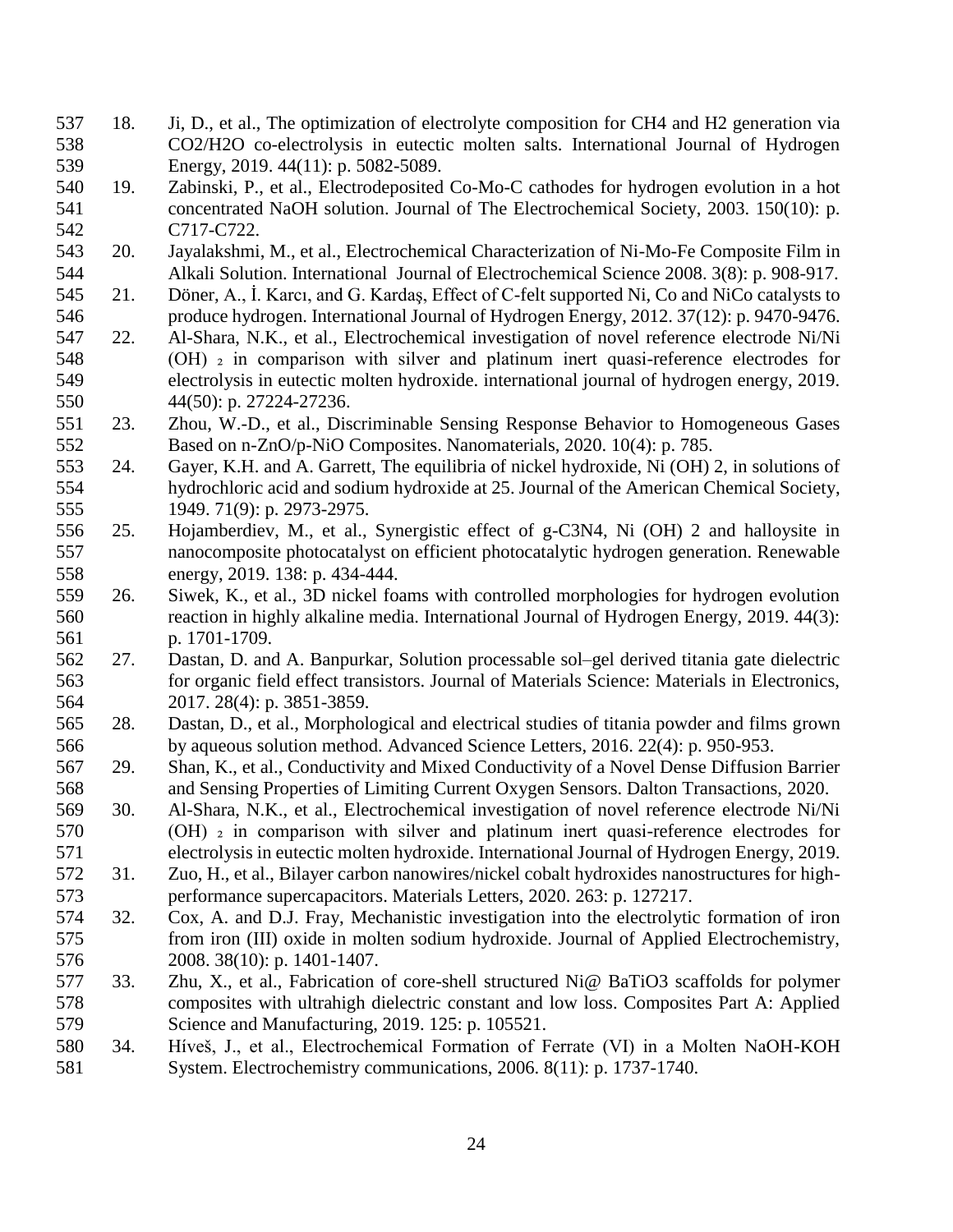- 35. Al-Shara, N.K., et al., Design and optimization of electrochemical cell potential for hydrogen gas production. Journal of Energy Chemistry, 2020.
- 36. Couper, A.M., D. Pletcher, and F.C. Walsh, Electrode materials for electrosynthesis. Chemical Reviews, 1990. 90(5): p. 837-865.
- 37. Diez-Gonzalez, S. and S.P. Nolan, Copper, silver, and gold complexes in hydrosilylation reactions. Accounts of chemical research, 2008. 41(2): p. 349-358.
- 38. Pierson, J., D. Wiederkehr, and A. Billard, Reactive magnetron sputtering of copper, silver, and gold. Thin Solid Films, 2005. 478(1-2): p. 196-205.
- 39. Narendranath, J., et al., Electrochemical recovery of hydrogen and elemental sulfur from hydrogen sulfide gas by two-cell system. Energy Sources, Part A: Recovery, Utilization, and Environmental Effects, 2019: p. 1-14.
- 40. Al-Shara, N.K., et al., Electrochemical study of different membrane materials for the fabrication of stable, reproducible and reusable reference electrode. Journal of Energy Chemistry, 2020.
- 41. Chaurasia, A.K., H. Goyal, and P. Mondal, Hydrogen gas production with Ni, Ni–Co and Ni–Co–P electrodeposits as potential cathode catalyst by microbial electrolysis cells. International Journal of Hydrogen Energy, 2019.
- 42. Abouatallah, R., D. Kirk, and J. Graydon, Impedance study of nickel cathode reactivation by vanadium during hydrogen evolution in alkaline water. Electrochemical and solid-state letters, 2002. 5(3): p. E9-E12.
- 43. Geng, S., et al., Engineering defects and adjusting electronic structure on S doped MoO 2 nanosheets toward highly active hydrogen evolution reaction. Nano Research, 2020. 13(1): p. 121-126.
- 44. Geng, S., W. Yang, and Y.S. Yu, Building MoS2/S-doped g-C3N4 layered heterojunction electrocatalysts for efficient hydrogen evolution reaction. Journal of catalysis, 2019. 375: p. 441-447.
- 45. Geng, S., et al., Activating the MoS2 Basal Plane by Controllable Fabrication of Pores for an Enhanced Hydrogen Evolution Reaction. Chemistry–A European Journal, 2018. 24(71): p. 19075-19080.
- 46. Li, M., et al., Modulating the surface segregation of PdCuRu nanocrystals for enhanced all-pH hydrogen evolution electrocatalysis. Journal of Materials Chemistry A, 2019. 7(35): p. 20151-20157.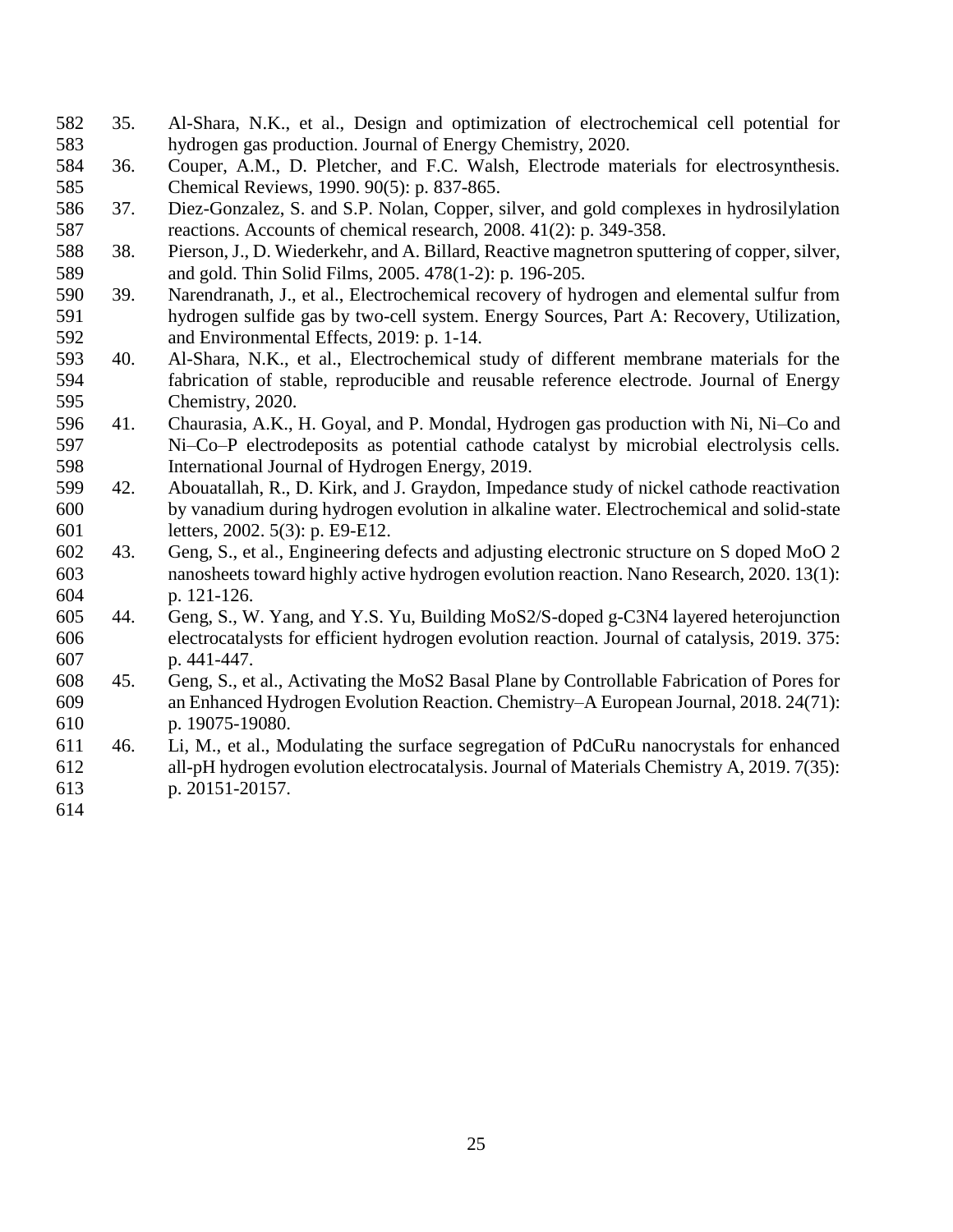# 615 **List of Tables**

<span id="page-25-0"></span>

| <b>Working electrode</b> | <b>Diameter</b> | Surface area<br>$\text{cm}^2$ |
|--------------------------|-----------------|-------------------------------|
|                          | $cm$ )          |                               |
| Nickel                   | 0.05            | 0.22                          |
| Platinum                 | 0.05            | 0.22                          |
| Silver                   | 0.10            | 0.44                          |
| Molybdenum               | 0.10            | 0.44                          |
| Stainless steel          | 0.025           | 0.11                          |

## 616 **Table 1.** Working electrode's surface area specifications.

617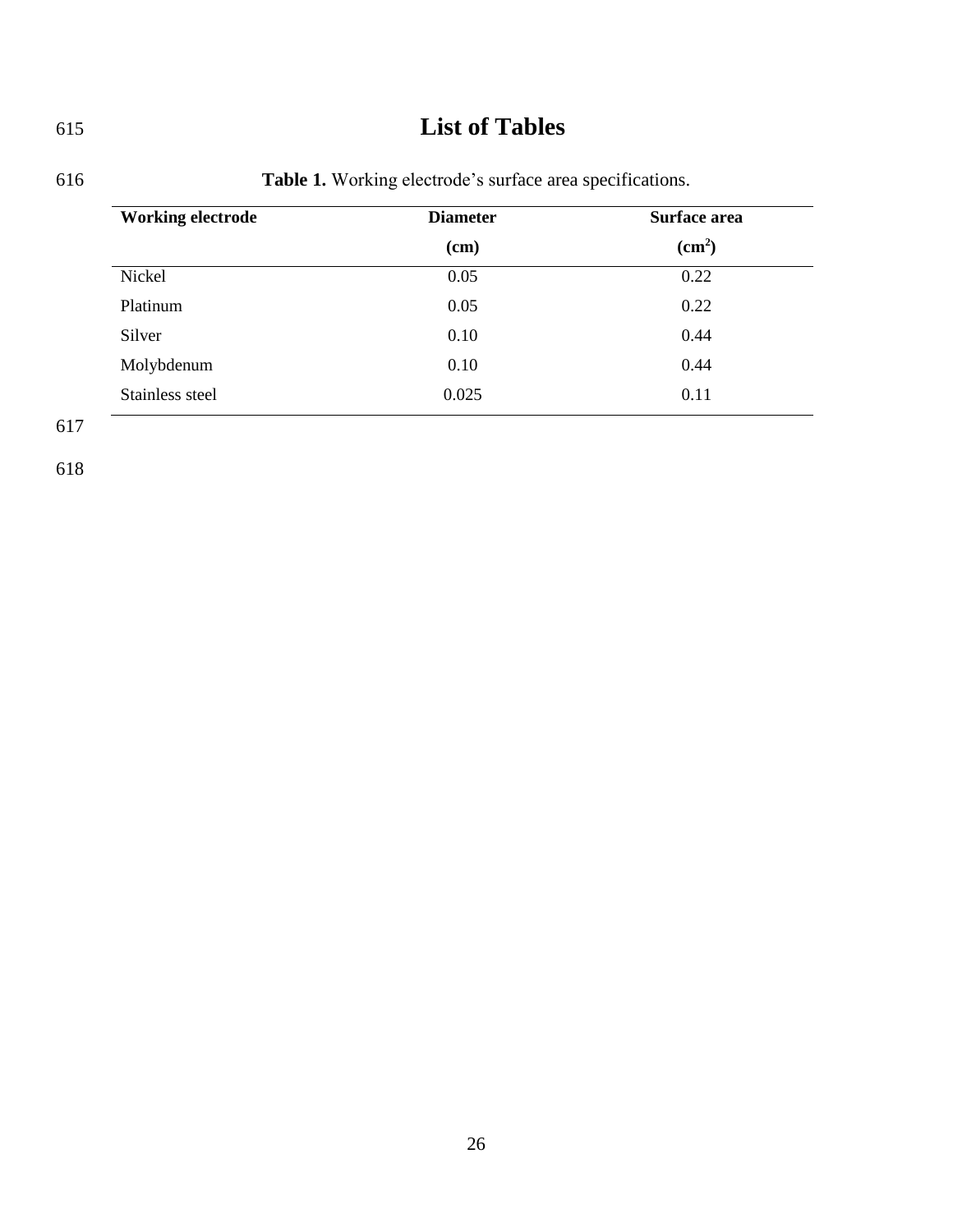<span id="page-26-0"></span>620 **Table 2.** Reduction potential and the current limit at cathodic limit.

621

| <b>Working</b> | <b>Temperature</b> | <b>Reduction potential</b> | <b>Current density</b>  |
|----------------|--------------------|----------------------------|-------------------------|
| electrode      | $(^{0}C)$          | $E_{red} (V)$              | j (A cm <sup>-2</sup> ) |
| Ni             | 300                | $-0.49$                    | $-1.67$                 |
| Pt             | 300                | $-0.47$                    | $-1.23$                 |
| Ag             | 300                | $-0.53$                    | $-0.20$                 |
| Mo             | 300                | $-0.55$                    | $-0.16$                 |
| St.st          | 300                | $-0.51$                    | $-1.41$                 |
|                |                    |                            |                         |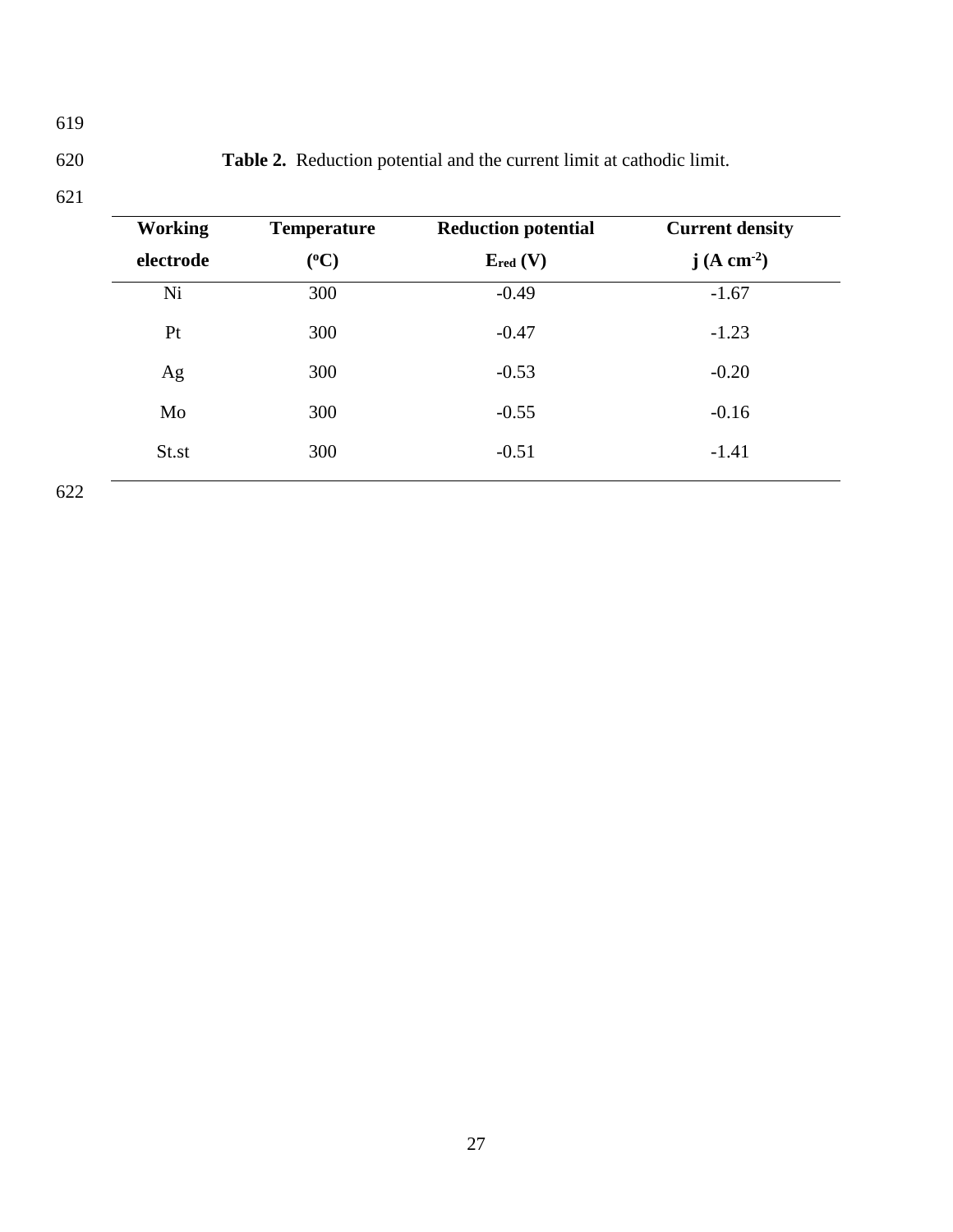

**Fig. 1***.* Experimental setup: (1) Argon inlet, (2) Steam inlet, (3) Reference electrode, (4) Working electrode, (5) Counter electrode, (6) Argon outlet, (7), Reaction vessel, (8) Corundum crucible and (9) Molten salt.

<span id="page-27-0"></span>(5) Counter electrode, (6) Argon outlet, (7), Reaction vessel, (8) Corundum crucible and (9) Molten salt.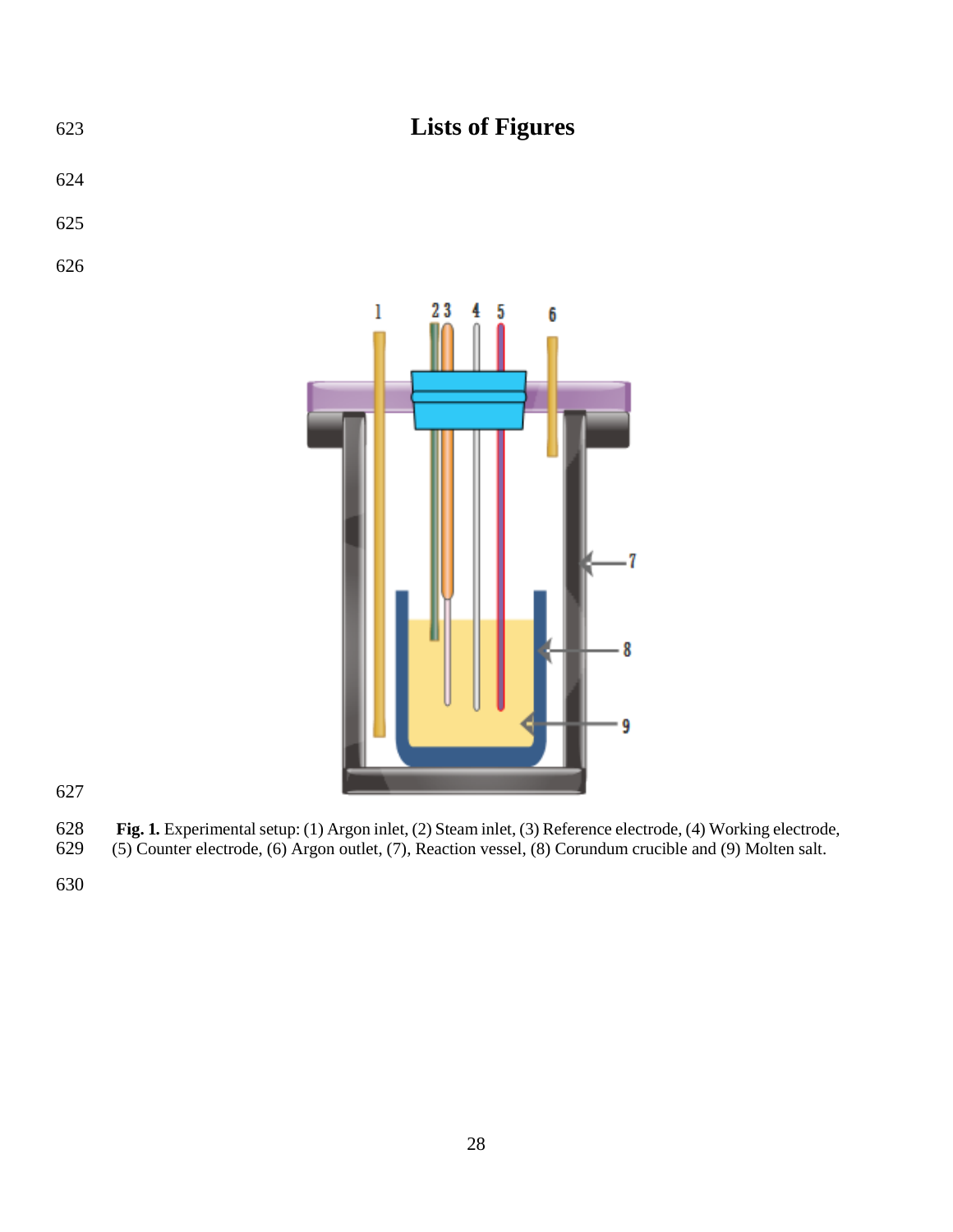

<span id="page-28-0"></span>**Fig. 2.** Voltammetric peaks of a 0.5 mm nickel working electrode in the eutectic molten hydroxide at a temperature of 300 °C. RE: Ni/Ni(OH)2; CE: 5 mm stainless steel rod; atmosphere of Ar gas at 40 cm<sup>3</sup>min temperature of 300 °C. RE: Ni/Ni(OH)2; CE: 5 mm stainless steel rod; atmosphere of Ar gas at 40 cm<sup>3</sup>min<sup>-</sup> 635 <sup>1</sup>; the immersion depth : 14 mm; scan rate:  $100 \text{mVs}^{-1}$ , (a) Scan negatively between -1.0 and 1.0 V, (b) 636 Limiting the scan between -0.8 and -0.1 V, (c) Scan negatively between -0.8 and 1.0 V for steam analysis, (d) Limiting the scan between -0.8 and -0.3 V for steam analysis. (d) Limiting the scan between  $-0.8$  and  $-0.3$  V for steam analysis.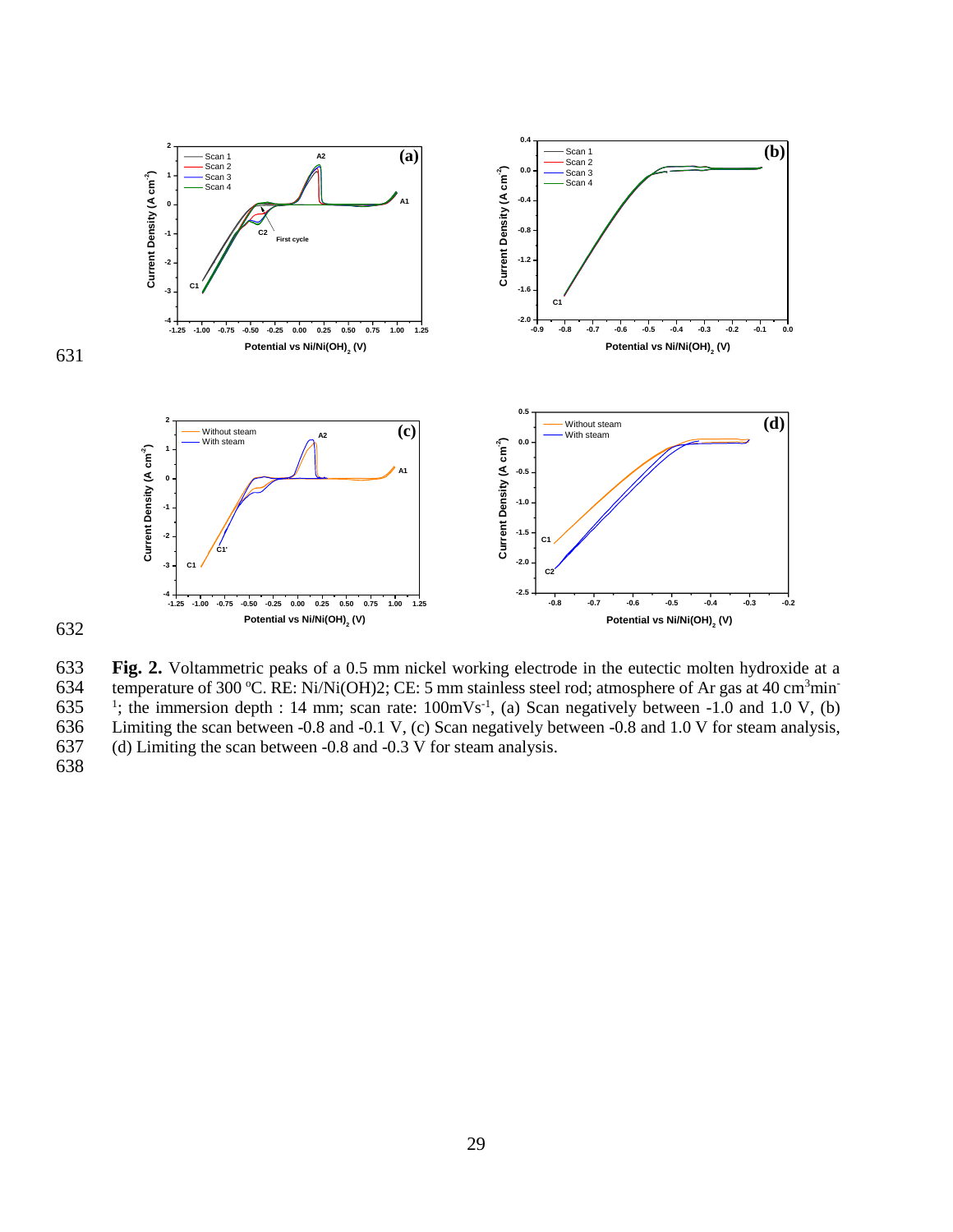

640

<span id="page-29-0"></span>641 **Fig. 3.** Voltammetric peaks of a 0.5 mm Platinum working electrode in the eutectic molten hydroxide at a temperature of 300 °C. RE: Ni/Ni(OH)<sub>2</sub>; CE: 5 mm St.st rod; an Ar gas atmosphere at 40 cm<sup>3</sup>min<sup>-1</sup>; the immersion depth: 14 mm; Scan rate: 100 mV s<sup>-1</sup>, (a) Scan negatively between -0.8 and 0.5 V, (b) ) Limiting 643 immersion depth: 14 mm; Scan rate:  $100 \text{ mV s}^{-1}$ , (a) Scan negatively between -0.8 and 0.5 V, (b) ) Limiting the scan between -0.8 and -0.3 V, (c) Scan negatively between -0.8 and 0.5 V for steam analysis, (d) the scan between -0.8 and -0.3 V, (c) Scan negatively between -0.8 and 0.5 V for steam analysis, (d) 645 Limiting the scan between -0.8 and -0.3 V for steam analysis.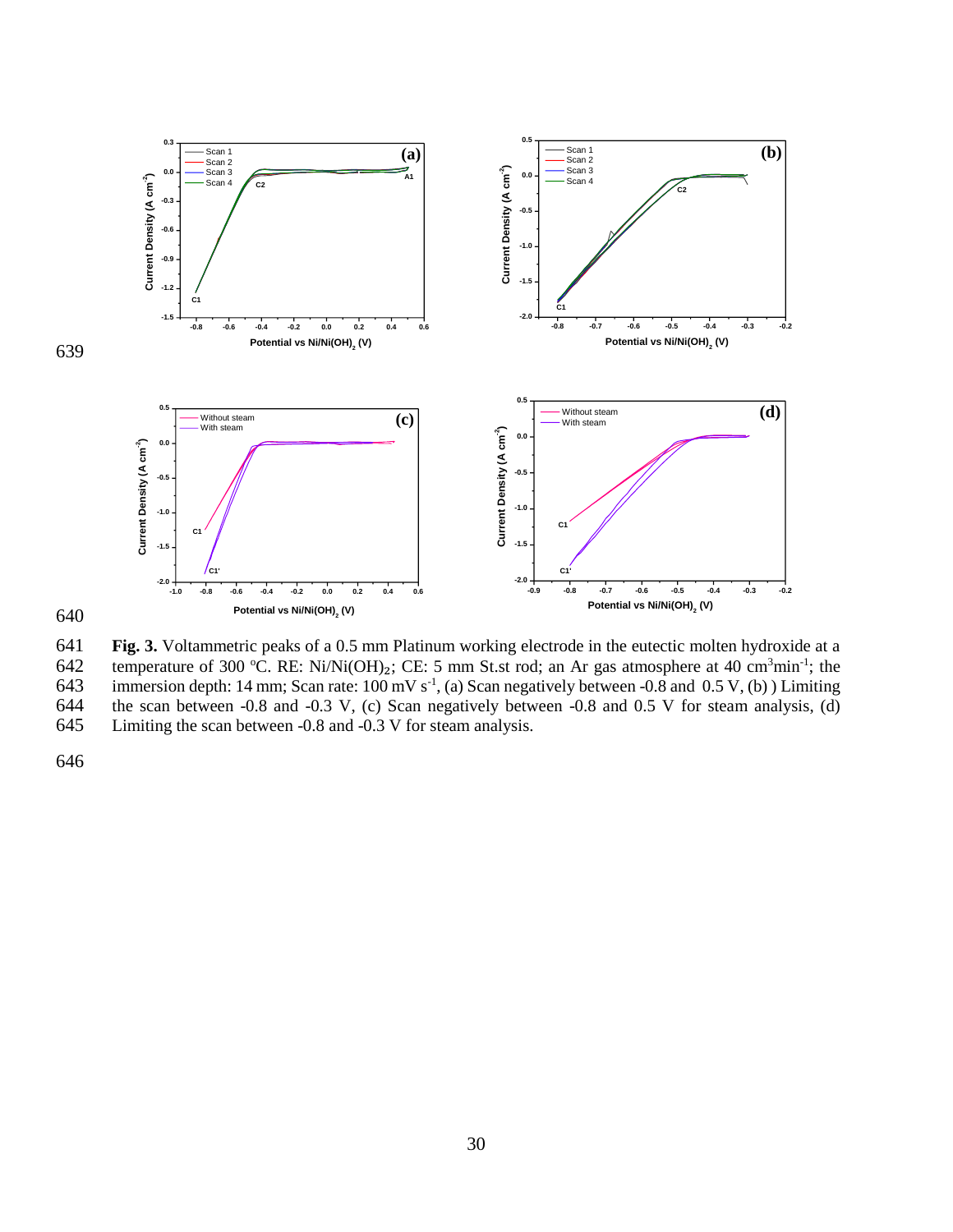

648

<span id="page-30-0"></span>649 **Fig. 4**. Voltammetric peaks of a 1.0 mm silver working electrode in the eutectic molten hydroxide at scan 650 rate of 100 mVs<sup>-1</sup> and operating temperature of 300 °C. RE: Ni/Ni(OH)<sub>2</sub>; CE: 5 mm St.st rod; an Ar gas 651 atmosphere of 40 cm<sup>3</sup> min<sup>-1</sup>; the immersion depth: 14 mm; a) Scan negatively from -0.8 to 1.0 V, (b) 652 Limiting the scan between -0.8 and -0.3 V, (c) Scan negatively from -0.8 to 1.0 V for steam analysis, (d) 653 Steam analysis by limiting the scan between -0.8 and -0.3 V.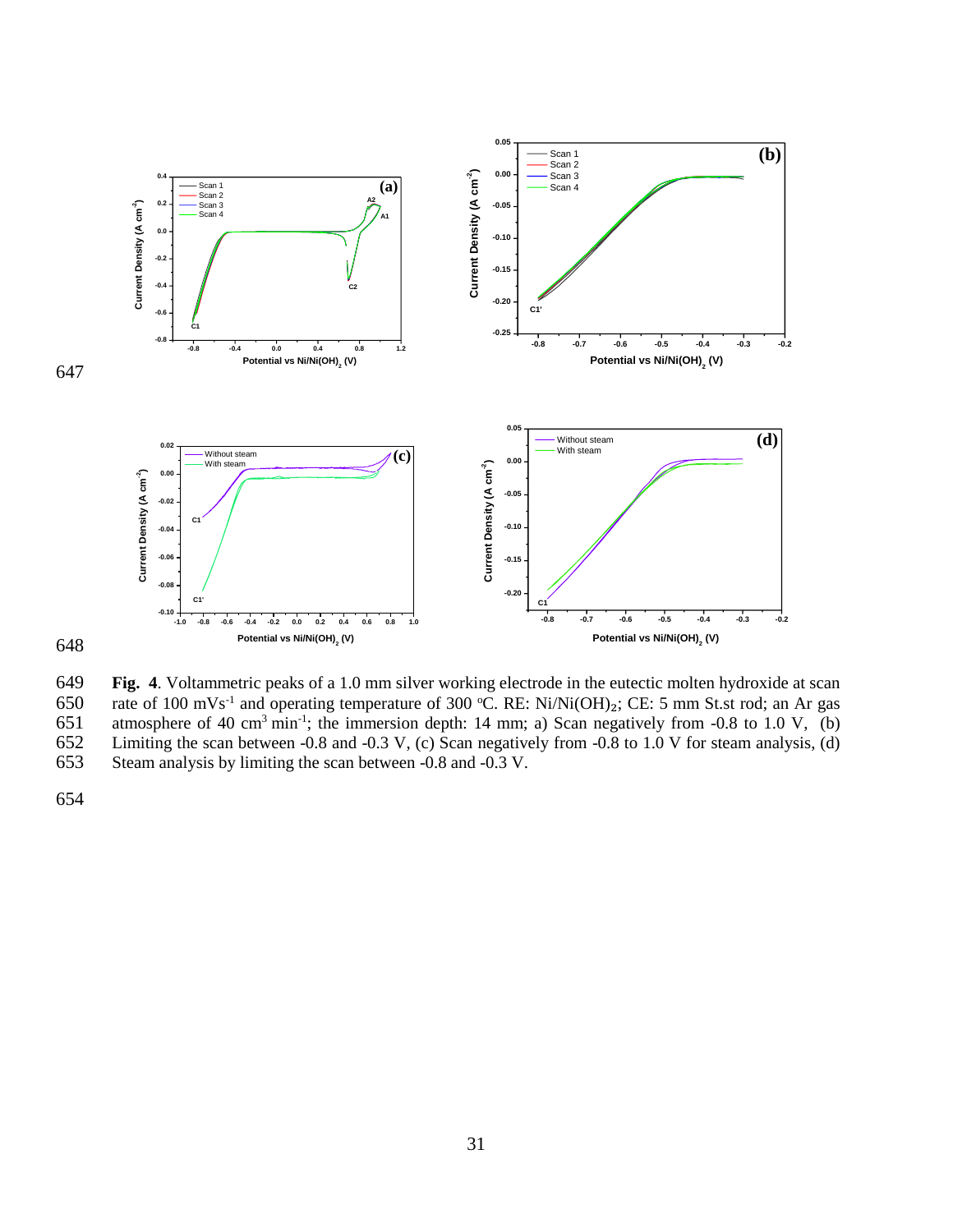



<span id="page-31-0"></span>657 **Fig. 5**. Voltammetric peaks of a 1.0 mm molybdenum working electrode in the eutectic molten hydroxide 658 at a temperature of 300 °C and a scan rate of 100 mV s<sup>-1</sup>. RE: Ni/Ni(OH)<sub>2</sub>; CE: 5mm St.st rod; an Ar gas 659 atmosphere at 40 cm<sup>3</sup>min<sup>-1</sup>; the immersion depth: 14 mm; (a) Scan negatively from -0.8 to 0.1V, (b) 660 Limiting the scan between -0.8 and -0.2 V, (c) Scan negatively from -0.8 to 0.1V for steam analysis, (d) 661 Limiting the scan between -0.8 and -0.3 V for steam analysis.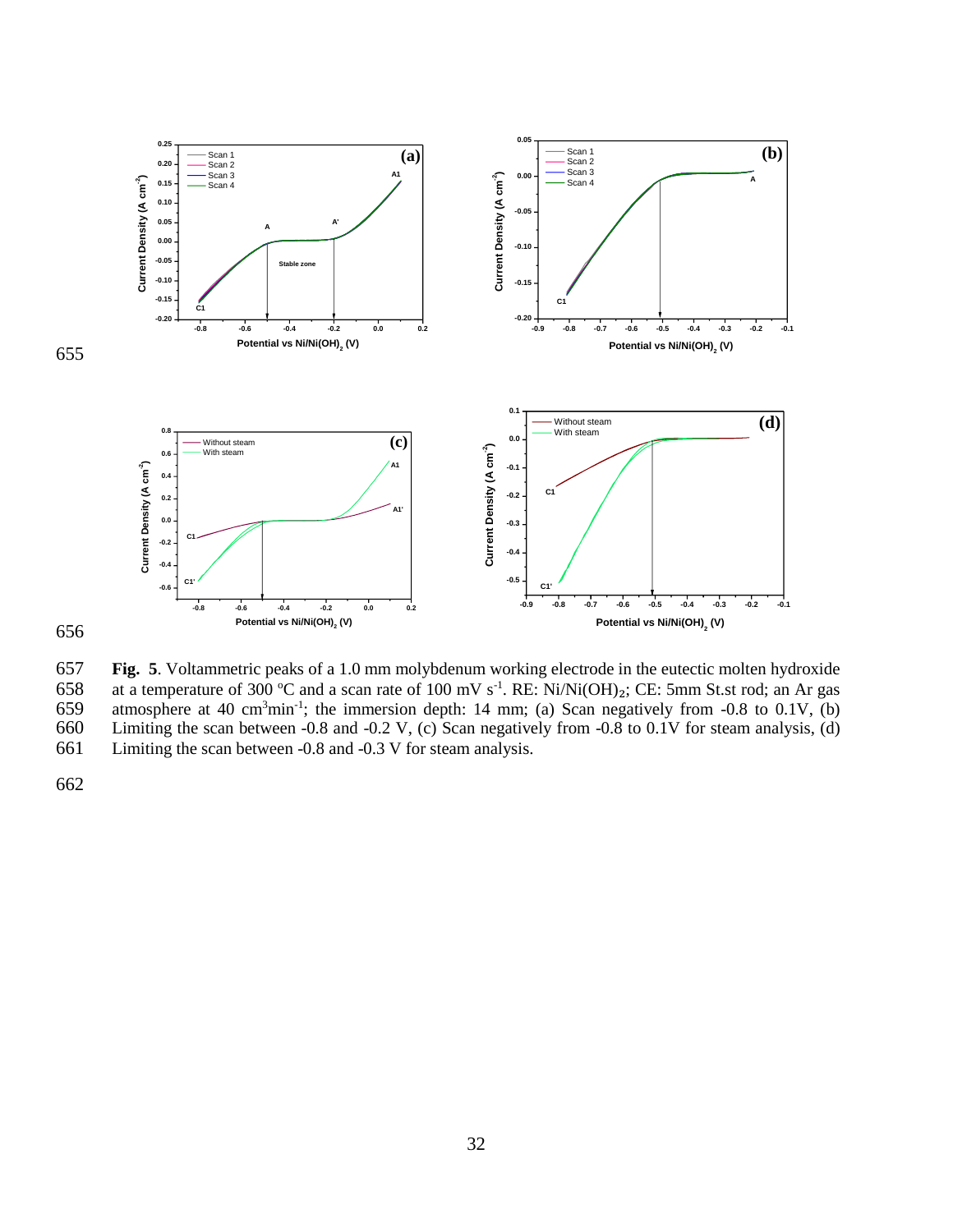

664

<span id="page-32-0"></span>665 **Fig. 6.** Voltammetric peaks of a 0.25 mm stainless steel working electrode in the eutectic molten hydroxide 666 at a temperature of 300 °C. RE: Ni/Ni(OH)<sub>2</sub>; CE: 5 mm St.st rod; an atmosphere of Ar at 40 cm<sup>3</sup>min<sup>-1</sup>; the immersion depth:14mm; Scan rate: 100 mV s<sup>-1</sup>, (a) Scan negatively from -0.8 to 0.3 V, (b) Limiting the 667 immersion depth:14mm; Scan rate:  $100 \text{ mV s}^{-1}$ , (a) Scan negatively from -0.8 to 0.3 V, (b) Limiting the scan between -0.8 and -0.3 V (c) Scan negatively from -0.8 to 0.3 V for steam analysis, (d) Steam analysis scan between -0.8 and -0.3 V (c) Scan negatively from -0.8 to 0.3 V for steam analysis, (d) Steam analysis 669 by limiting the scan between -0.8 and -0.3 V.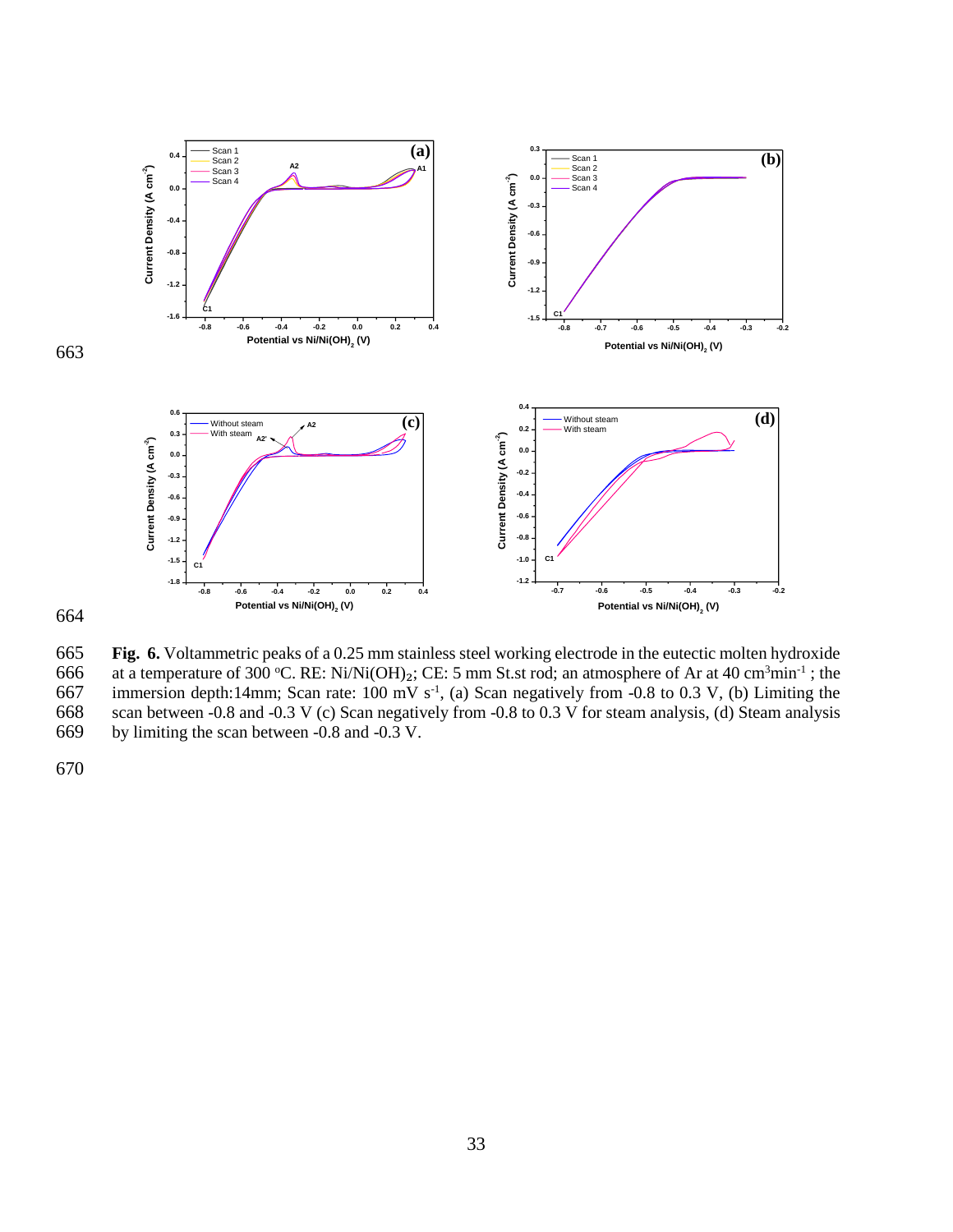- 671
- 672
- 673





<span id="page-33-0"></span>675 **Fig. 7.** Comparison of cyclic voltammograms of Ni, Pt, Ag, Mo, St.st working electrode in the eutectic 676 molten hydroxide at a temperature of 300 °C and scan rate of 100 mV s<sup>-1</sup>. RE: 0.5 mm of Ni/Ni(OH)<sub>2</sub> and CE: 5 mm of St.st; immersion depth: 14 mm, an Ar gas atmosphere: 40 cm<sup>3</sup>min<sup>-1</sup>.

- CE: 5 mm of St.st; immersion depth: 14 mm, an Ar gas atmosphere:  $40 \text{ cm}^3 \text{min}^{-1}$ .
- 678